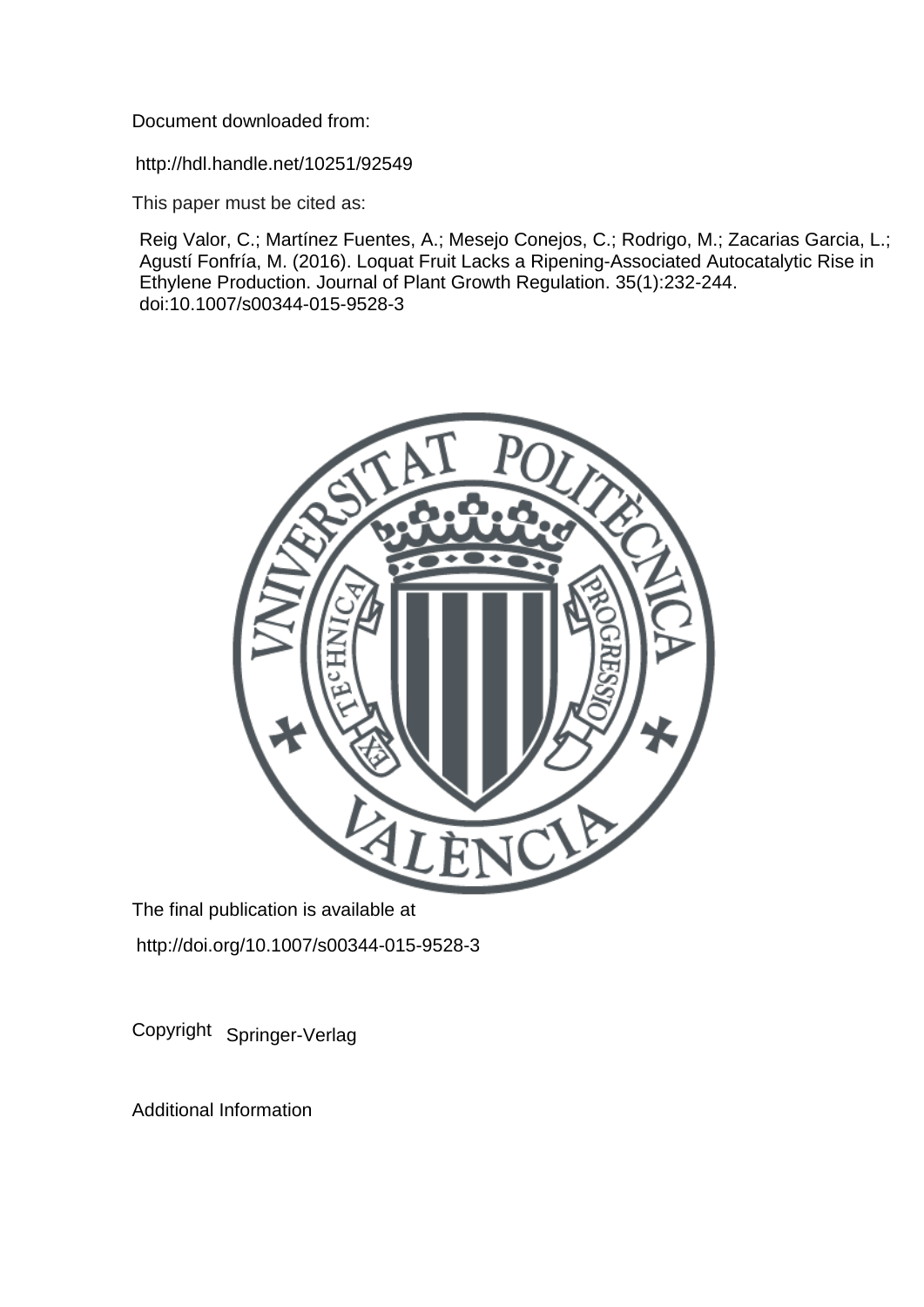| $\mathbf{1}$   | Loquat fruit lacks a ripening-associated autocatalytic rise in ethylene production                                                  |
|----------------|-------------------------------------------------------------------------------------------------------------------------------------|
| $\overline{2}$ |                                                                                                                                     |
| 3              | Carmina Reig <sup>1*</sup> , Amparo Martínez-Fuentes <sup>1</sup> , Carlos Mesejo <sup>1</sup> , María Jesús Rodrigo <sup>2</sup> , |
| $\overline{4}$ | Lorenzo Zacarías <sup>2</sup> , Manuel Agustí <sup>1</sup>                                                                          |
| 5              |                                                                                                                                     |
| 6              | <sup>1</sup> Instituto Agroforestal Mediterráneo, Universitat Politècnica de València, Camino de                                    |
| 7              | Vera s/n, 46022 Valencia, Spain.                                                                                                    |
| 8              | <sup>2</sup> Instituto de Agroquímica y Tecnología de Alimentos-CSIC, Av. A. Escardino 7, 46980                                     |
| 9              | Paterna, Valencia, Spain                                                                                                            |
| 10             |                                                                                                                                     |
| 11             |                                                                                                                                     |
| 12             | *Corresponding author. Tel.: +34 96 3879330; fax: +34 96 3877339                                                                    |
| 13             | E-mail: mareiva@prv.upv.es                                                                                                          |
| 14             |                                                                                                                                     |
| 15             |                                                                                                                                     |
| 16             |                                                                                                                                     |
| 17             | <b>Abstract</b> Loquat is considered as non-climacteric fruit; however there is evidence of a                                       |
| 18             | climacteric-like maturation. Therefore, it seems its ripening behavior has yet been                                                 |
| 19             | satisfactory classified. Since autocatalytic regulation of ethylene production during fruit                                         |
| 20             | ripening is one of the primary features defining climacteric-like fruit maturation, we                                              |
| 21             | examined its ability of autocatalysis during ripening by applying the ethylene-releasing                                            |
| 22             | compound ethephon to the on-tree-fruit or ethylene to detached fruit of 'Algerie' loquat                                            |
| 23             | and measuring its ethylene and $CO2$ production. We also analyzed IAA, gibberellin,                                                 |
| 24             | cytokinin and ABA content as plant hormones involved in fruit ripening. The fruit                                                   |
| 25             | response to ethephon (500 mg $1^{-1}$ ) applied at color change was immediate producing                                             |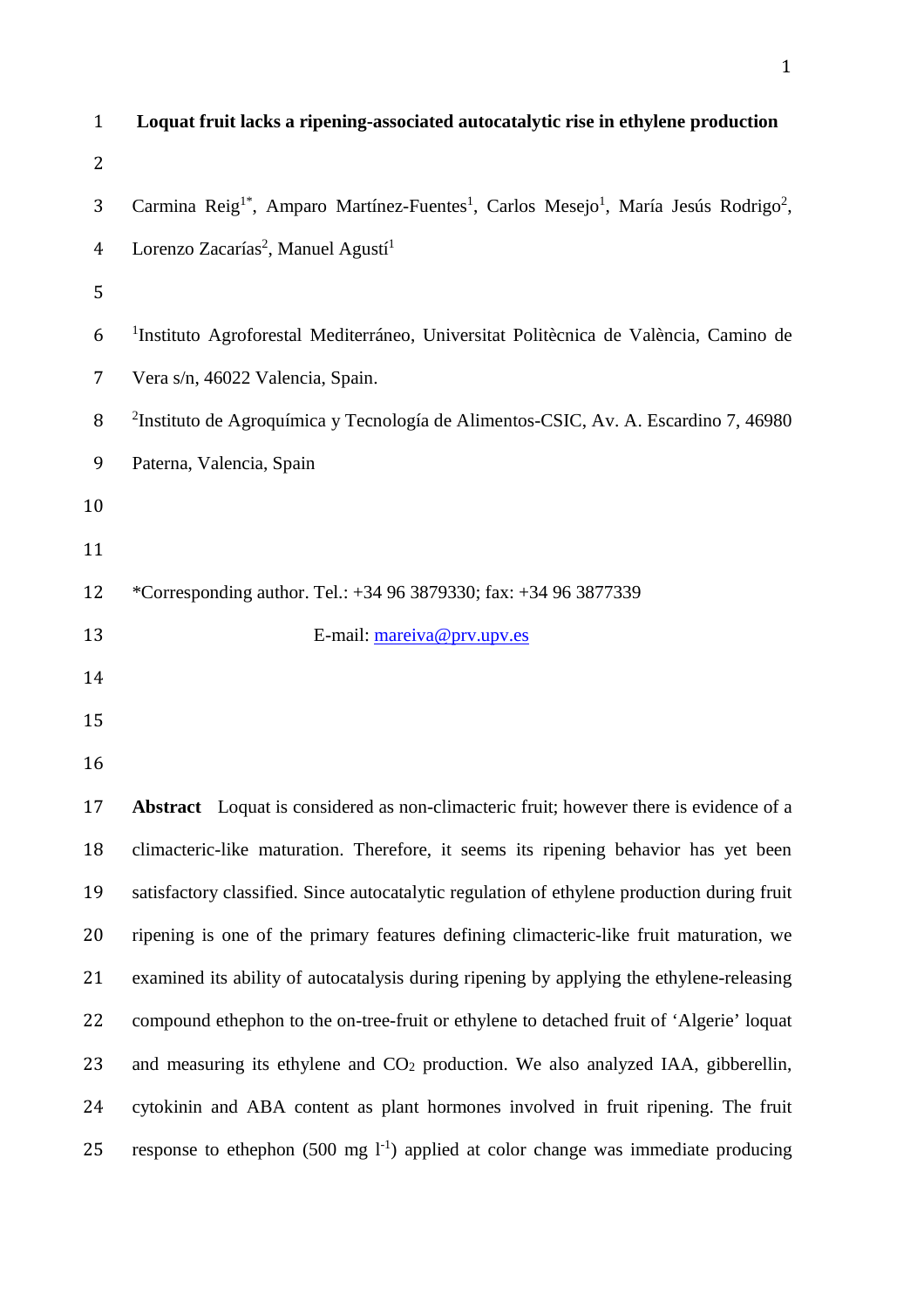increasing amounts of ethylene during the 4 h following the treatment, but 24 h after treatment onwards values were similar to those produced by untreated fruit. Similar 28 results were obtained when applying ethylene to detached fruit  $(10 \mu 1)^{-1}$ ). Accordingly, 29 applying ethephon  $(200 \text{ mg } l^{-1})$  did not advance harvest; neither the color nor the percentage of fruit harvested at the first picking date differed significantly from the untreated fruit. Flesh firmness, TSS concentration and acidity of juice were not significantly altered either. IAA concentration reached the maximum value when fruit stopped growing declining sharply at fruit color change; active gibberellins and cytokinins declined continuously during the fruit growth period, and ABA content sharply increased during ripening, peaking after fruit color break. Results indicate that Àlgerie' loquat lacks a ripening-associated autocatalytic rise in ethylene production, and suggest that a decline in gibberellin, cytokinin and IAA concentration might be needed to allow its ripening process to proceed. **Keywords**. Loquat · Ripening · Ethylene · CO2 · Plant hormones **Introduction** Loquat (*Eriobotrya japonica* Lindl.) is a pome fruit whose ripening behavior has yet to be satisfactorily classified. Although considered as non-climacteric fruit (Kader 2002), there is evidence of a climacteric-like maturation. Under Mediterranean environmental conditions, a peak in ethylene production is associated with an increased respiration rate in fruits of five loquat cultivars (Amorós and others 2003). Hirai (1980) also found

increased respiration during ripening of the Tanaka cultivar. Analysis of the expression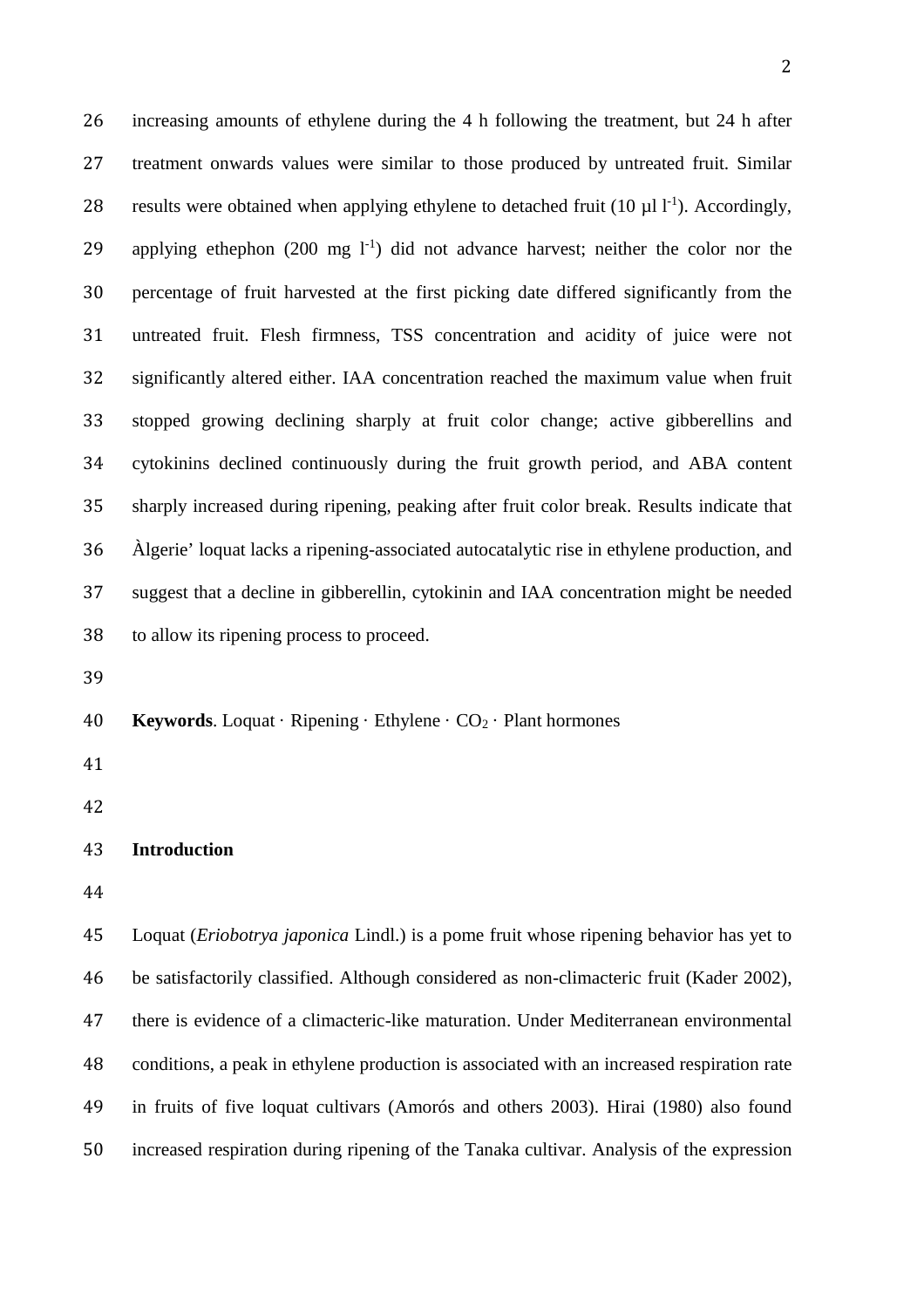of ethylene biosynthetic genes revealed an increase in ACC-synthase 2 (*EjACS2*) that paralleled a peak in ethylene production at the time of color change in the Luoyangqing cultivar. The rate of expression of other genes, such as *EjACS1* and *EjACO1*, increased progressively during ripening. These genes, however, did not undergo major changes in detached fruits. These results suggest a climacteric-like maturation of this cultivar regulated mainly by *EjACS2* (Jiang and others 2011)*.*

 Other studies revealed that loquat behaves as a non-climacteric fruit since ethylene and CO2 production gradually declined during fruit maturation in Algerie (González and others 2003) and Mogi (Ding and others 1998) cultivars. In the Golden Nugget cultivar, Undurraga and others (2011) found an increase in ethylene production but not in respiration rate at the time of color break. These authors also reported an increase in the activity of the peroxidase enzyme, but a constant reduction in that of pectinmethylesterase, polygalacturonase and cellulose, and thus they could not confirm that enzyme activity was linked to ethylene production. Accordingly, and although in some cases there is a well-defined peak in ethylene production, there is not enough data available to classify loquat as climacteric fruit. Besides, there is no starch accumulation in the flesh tissues of the Algerie cultivar (Gariglio and others 2002), the firmness of Luoyangqing cultivar is increased during ripening due to tissue lignification (Cai and others 2006), and there is no evidence of a general response to ethephon promoting fruit ripening (Undurraga and Olaeta 2003; Reig and others 2007). Moreover, some reports indicate that after harvest there is a very low level of ethylene production (Blumenfeld 1980; Ding and others 1998; Amorós and others 2003; Cai and others 2006), and others report no concomitant increase in ethylene production and respiration rate (Bumenfeld 1980; Zheng and others 1993; Ding and others 1998; González and others 2003; Kader 2002). These results illustrate the controversy concerning loquat ripening and ethylene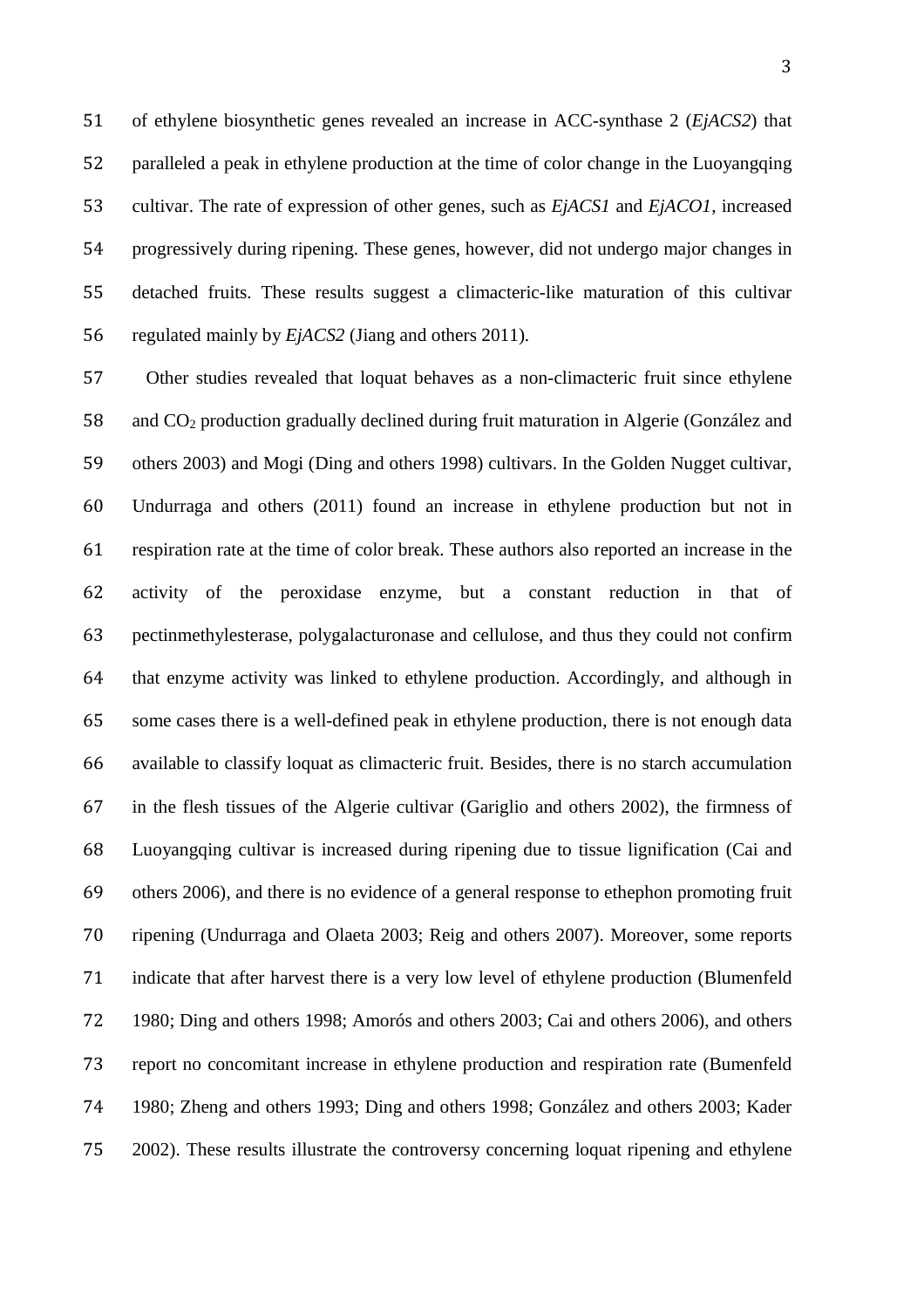production, and it is risky to conclude that loquat is a fruit with climacteric-like behavior. For further information, see review by Pareek et al. (2014).

 Autocatalytic regulation of ethylene production during fruit ripening is one of the major features defining climacteric-like fruit maturation (Yang and Hoffman 1984; Giovannoni 2001). In climacteric fruits, ethylene is able to induce its own biosynthesis through a positive feedback regulation of specific members of the *ACS* gene family and *ACO* genes as well, thus leading to a massive increase in ethylene production triggering the onset of ripening, and all the ethylene-related events occurring during ripening (see reviews by Grierson 2014; Cherian and others 2014). Despite loquat's ability to produce small amounts of ethylene during ripening (Blumenfeld 1980; Ding and others 1998; Amorós and others 2003; Cai and others 2006), the fact that fruit ripening is not stimulated by the ethylene-releasing compound ethephon suggests that autocatalysis of ethylene production does not operate in loquat fruit. However, there is still no evidence of changes in ethylene production and respiration rate in response to ethylene or ethylene-releasing compounds.

 Besides ethylene, other plant hormones influence fruit ripening. According to McAtee and others (2013) and Cherian and others (2014), a dynamic interplay between phytohormones and metabolites is required for fruit to mature and ripen. In a number of both climacteric and non-climacteric fruit crops, a reduction in auxin levels is required for ripening to commence (Given and others 1988; Zaharah and others 2012). Furthermore, in fruits for which it is not strictly associated with ethylene, auxin treatment delays ripening (Jones and others 2002), and the initiation of ripening is prevented in transgenic apples, which can maintain high levels of auxin (Schaffer and others 2013). Cytokinins are a powerful antisenescence factor (Richmond and Lang 100 1957), and there is evidence suggesting that these plant hormones play some role in fruit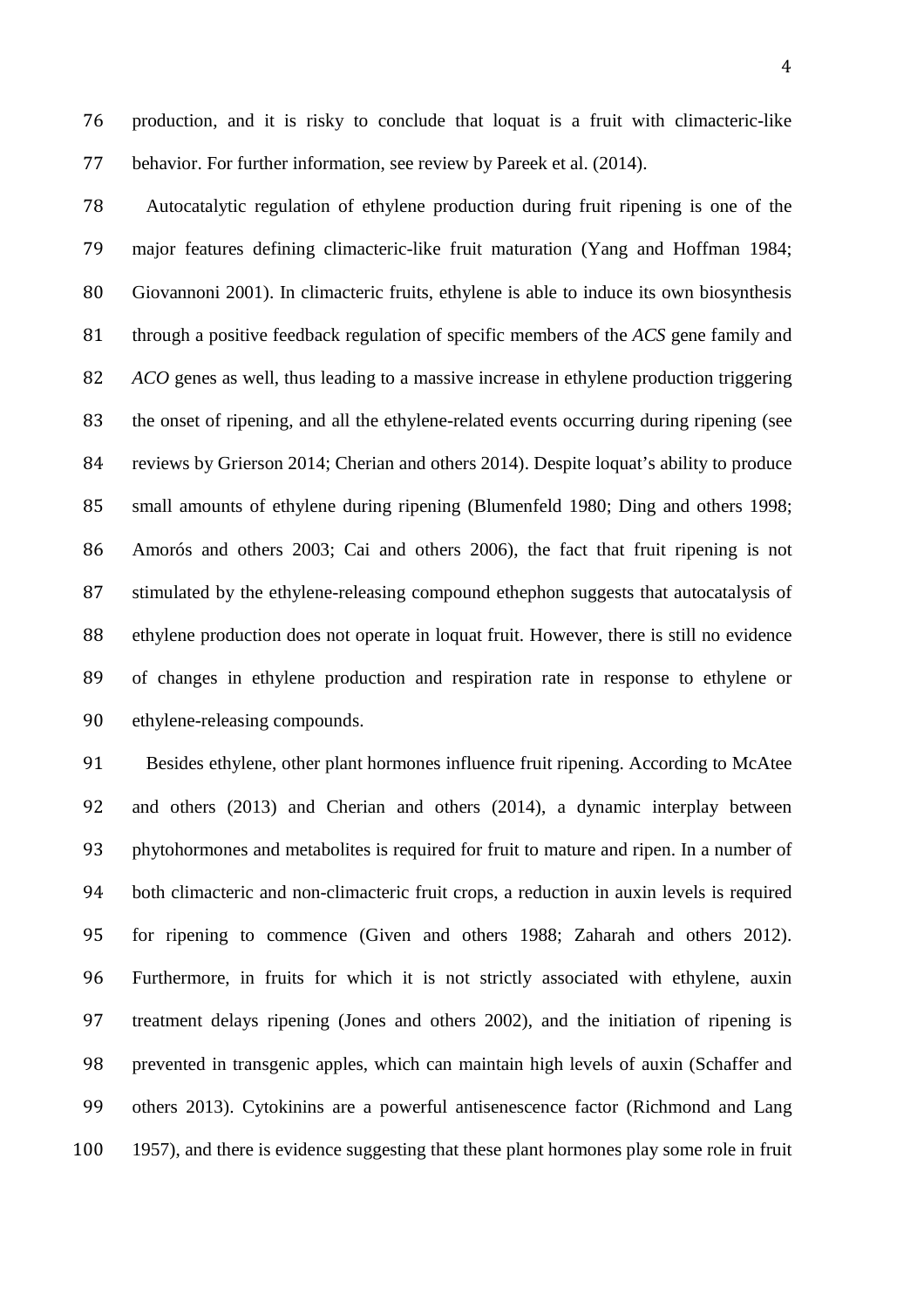maturation (Kumar and others 2014). For example, in loquat, kinetin applied prior to fruit color change significantly delays the loss of chlorophyll (Lou and others 2012). Gibberellins have also been found to delay fruit ripening in both climacteric (Martínez- Romero and others 2000; Singh and others 2007) and non-climacteric fruit (Agustí and others 1981). Finally, an increase in abscisic acid (ABA) has also been associated with color change. In non-climacteric fruit, where no peak of ethylene production during ripening takes place, there is an increase in ABA content (McAtee and others 2013), and any treatment that delays this increase reduces fruit color intensity (Gambetta and others 2014). Therefore, studies integrating the pattern of changes in the most important plant hormones during loquat fruit development and ripening may shed light on its ripening behavior.

 The aim of this research is to provide evidence for the behavior of loquat fruit ripening especially that regarding its ability of autocatalysis of ethylene production during ripening. To this end, we used exogenous ethylene and the ethylene-releasing compound ethephon to examine the effect on the fruit inducing ethylene production and respiration rates. We also studied the time-course of the endogenous content of the plant hormones (abscisic acid, indole-3-acetic acid, gibberellin and cytokinin) during the stages prior to fruit ripening (703-709 growth stage on the BBCH-scale; Martínez- Calvo and others 1999) and their role on the initiation of the process (growth stage 801 BBCH-scale).

**Materials and Methods**

Plant material and treatments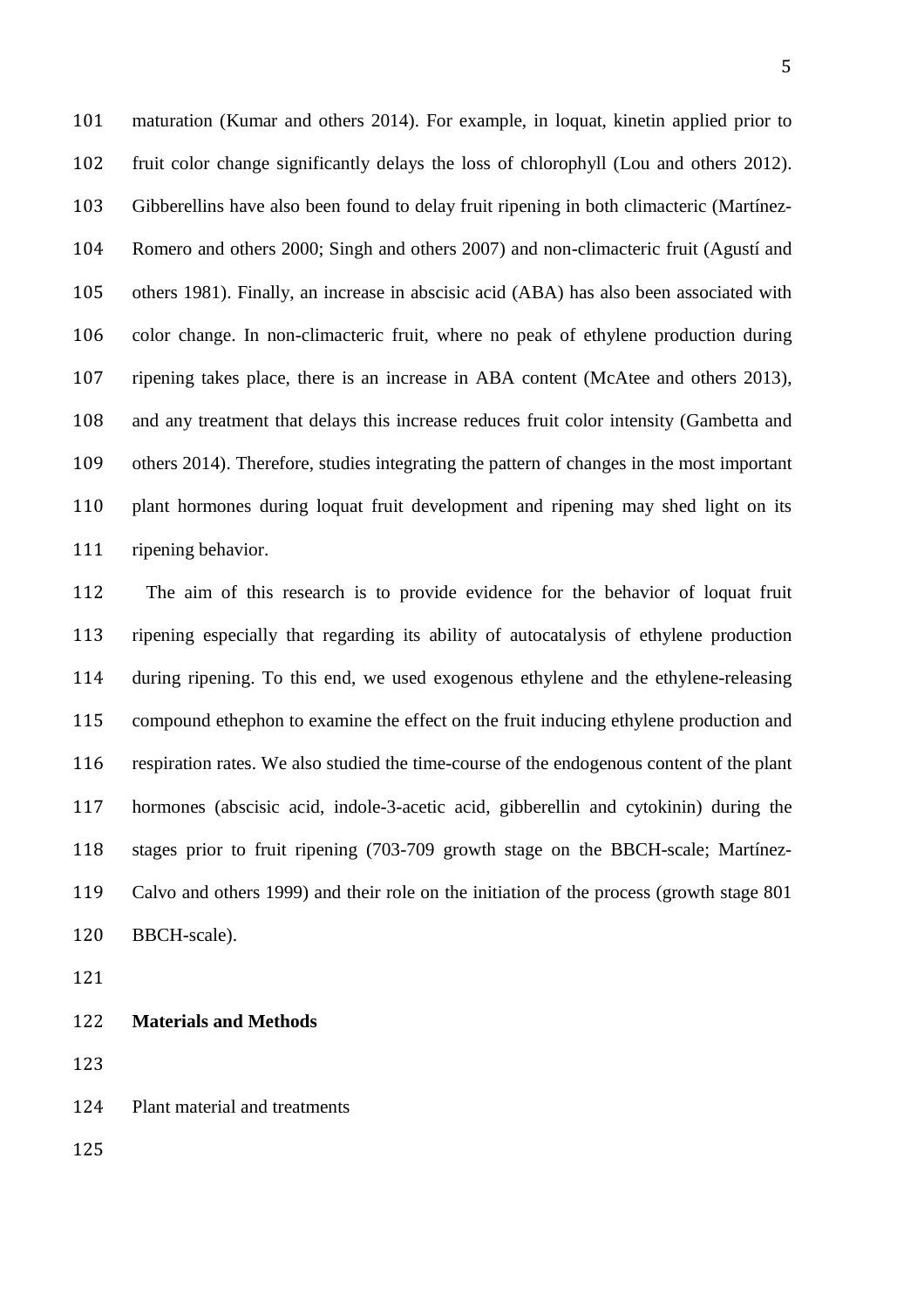Experiments were conducted over four consecutive years (2011-2014) in a commercial orchard located in Callosa d'En Sarriá, Alicante, Spain (38º 39' N, 00º 07' W), and in an experimental orchard at the Universitat Politècnica de València, Spain (39º 28' N; 00º 22' W). The 20-25-year-old 'Algerie' loquat (*Eriobotrya japonica* Lindl.) trees were budded onto loquat seedling rootstock, grown in a loamy-clay soil, pH 7.5-8.0, 131 planted  $4 \times 4$  m apart, with drip irrigation (two drippers per tree), and pruned to a vase shape. Fertilization, annual pruning, thinning, as well as pest and disease management were in accordance with commercial practices. The experiments used different trees each year, with no significant differences among years.

135 To evaluate the effect of ethephon (2-chloroethylphosponic acid, Ethrel<sup>®</sup> 48% sl, 136 Bayer Crop Science, Valencia, Spain) on fruit ripening, 200 and 500 mg  $1<sup>-1</sup>$  were applied at the onset of fruit color change (growth stage 709 on the BBCH-scale), or slightly earlier, to the whole tree with a hand-gun at a pressure of 2.5-3.0 MPa, wetting the tree to the point of run-off. A non-ionic wetting agent (alkyl polyglycol ether) was added at a rate of 0.01%. A randomized complete-block design with single-tree plots of 6-8 replications each, depending on the year, was performed. At harvest, the number of fruits harvested per tree was recorded, and commercial fruit characteristics were analyzed. This experiment was carried out in Callosa during the years 2011-2013.

 In 2014, from early March, when fruit size was about 40% of its final size (growth stage 704 on the BBCH-scale), to senescent fruit [BBCH stage beyond (+) 809] two fruiting shoots per tree bearing at least three fruits each were randomly selected from 6 control trees. The fruits, attached to the shoot, were enclosed in hermetic 3-l plastic bottles with a 1.5 cm-diameter rubber stopper (septum). After 2-3 h, a triplicate 1 ml air sample was withdrawn with a hypodermic syringe through the septum for ethylene and CO2 analysis. Afterwards, the bottle was removed, fruits were aired to allow a free gas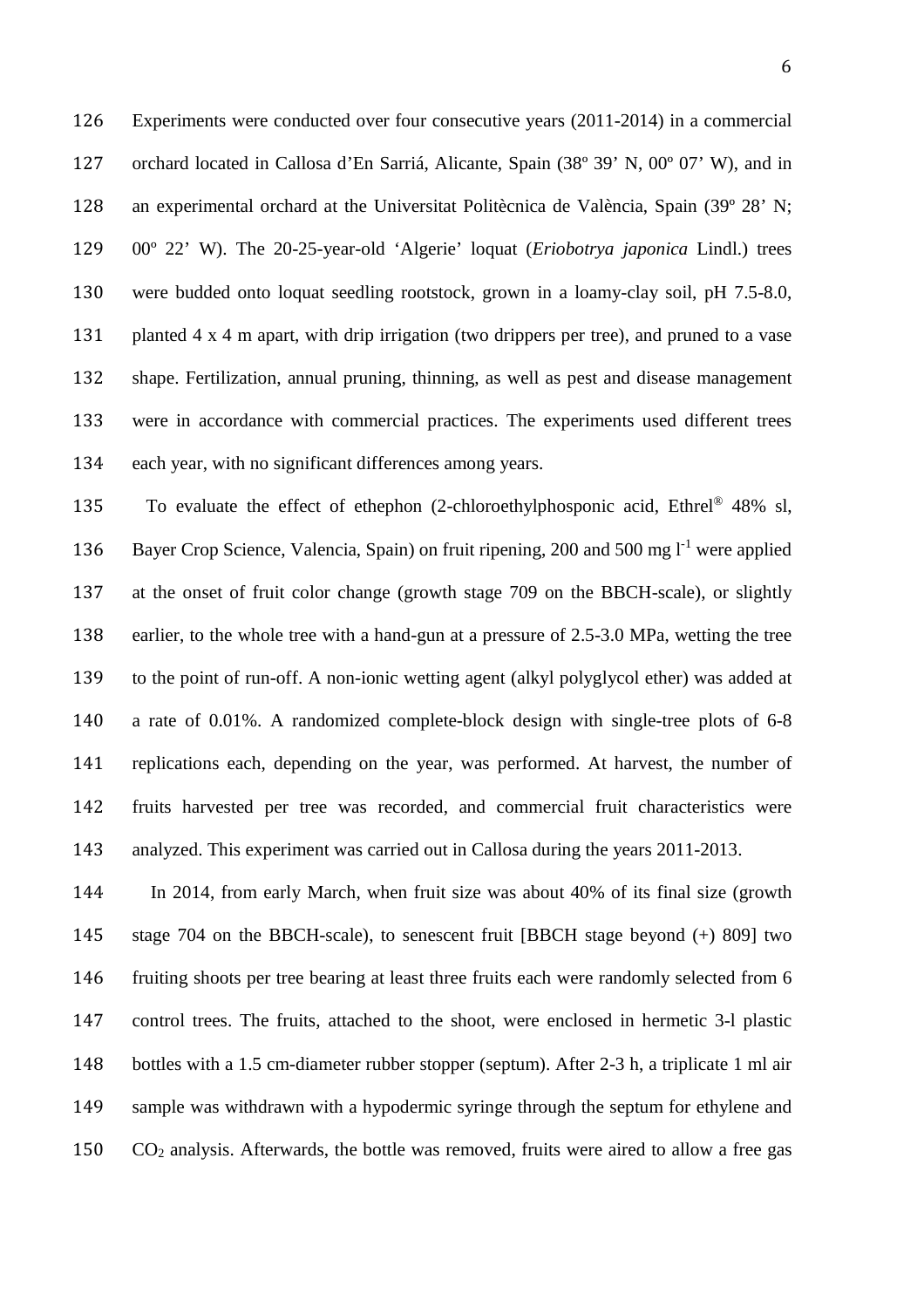exchange with the atmosphere, and fruit color was measured. 3 h later, fruits were detached from the shoot and sealed for another 2-3 h at 20ºC in 1.7 l jar, provided with 153 a septum, for ethylene and  $CO<sub>2</sub>$  production analysis. Hence, ethylene and  $CO<sub>2</sub>$  production was analysed from the same fruit attached to the tree and detached from the tree. This experiment was also performed in Callosa.

 To evaluate fruit ability of autocatalysis of ethylene production, 200, 500, 750 and  $\,$  1000 mg l<sup>-1</sup> of ethephon were sprayed on the whole tree during ripening, i.e. at 709, 801 and 803 phenological growth stage on the BBCH-scale, using the same surfactant at the same concentration as done in the previous experiment. A set of 15 trees was used for each phenological stage, treating three trees per concentration and using the three 161 remaining trees as controls for comparison. Before treatment and 0.5, 1, 2, 4, 8, 24 and 168 h after treatment, 4 fruits per tree were detached from the tree and enclosed in 1.7 l jars for 2 h as above for ethylene production analysis. Besides, ethylene produced by fruits detached 4 h after treatment (when a peak in ethylene production occurred) was also analyzed at 1, 2, 3, 5, 12, and 24 h after detachment.

 To evaluate fruit response to exogenous ethylene, a set of 60 fruits from 6 untreated trees was sampled at growth stage 801 and 803 BBCH-scale, delivered to the laboratory, and samples of 20 fruits were incubated in an ethylene-free atmosphere (air) 169 or in one of 10 µl  $l^{-1}$  ethylene or 1 µl  $l^{-1}$  1-methylcyclopropene (1-MCP), an inhibitor of ethylene action, as described by Lafuente and others (2001). Fruits were incubated in 27 l tanks, at 20ºC and 85-90% RH, in the dark, for up to 7 days. To avoid an excess of respiratory CO2, Ca(OH)2 powder was added to the tanks and fruits were ventilated everyday. On days 0, 1, 3 and 7 of incubation, 5 fruits per treatment were enclosed in jars for ethylene production measurement as described above.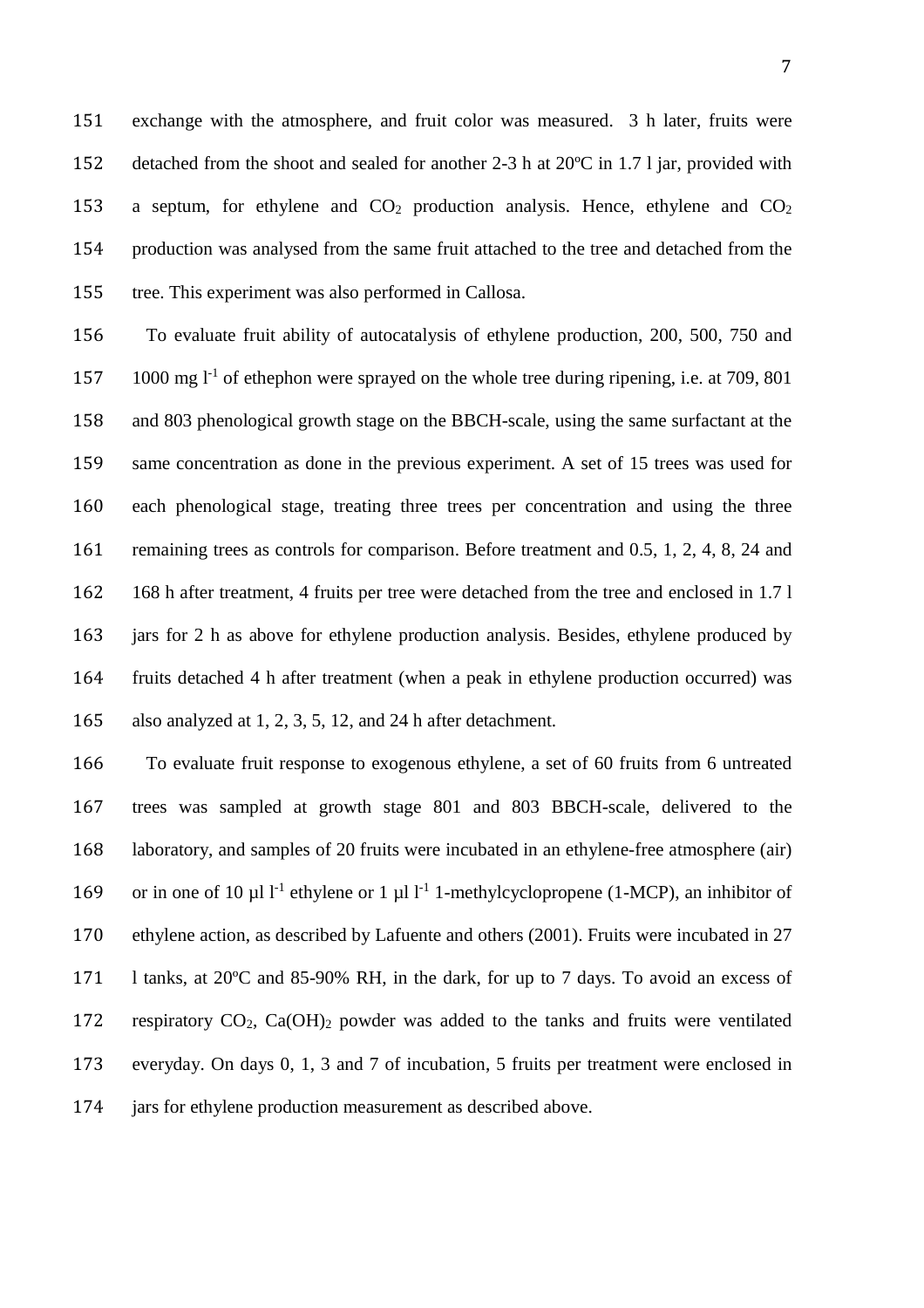Finally, ten fruits per tree from 3 untreated trees were sampled from early developmental stage (growth stage 703 of the BBCH-scale) to color change (growth 177 stage 801 of the BBCH-scale), frozen immediately with  $N_2$  and stored at  $-80^{\circ}$ C until gibberellin (GA), indoleacetic acid (IAA), abscisic acid (ABA), and cytokinins (CK) 179 dihydrozeatin (DZ),  $N^6$ -( $\Delta^2$ -isopentenyl)adenine (iP) and *trans*-zeatin (tZ) content analysis. These last three experiments were performed in 2014 in Valencia orchard.

Harvest and fruit characteristic analyses

 Fruit were harvested in accordance with conventional commercial color and size standards. The number of fruits per tree was recorded on each harvest date, and results were recorded as the percentage of fruits harvested on the first picking date. At harvest, 20 fruits per treatment were sampled at random, from all around the canopy at 1.5 m above ground level to evaluate fruit characteristics. Fruit firmness was assessed using a fruit pressure tester FT-011 (Facchini, Italy) with a 1.5 mm-diameter flat cylinder probe. Total soluble solid (TSS) concentration of juice (ºBrix) was assessed with a digital refractometer (Atago, Japan) and free acidity was analyzed by titration with 0.1 N NaOH.

 Fruit color was evaluated by determining the *a* and *b* Hunter co-ordinates; three measurements were made per fruit at the equatorial area using a Minolta Chroma Meter CR-300 (Tokyo, Japan).

197 Ethylene and  $CO<sub>2</sub>$  analyses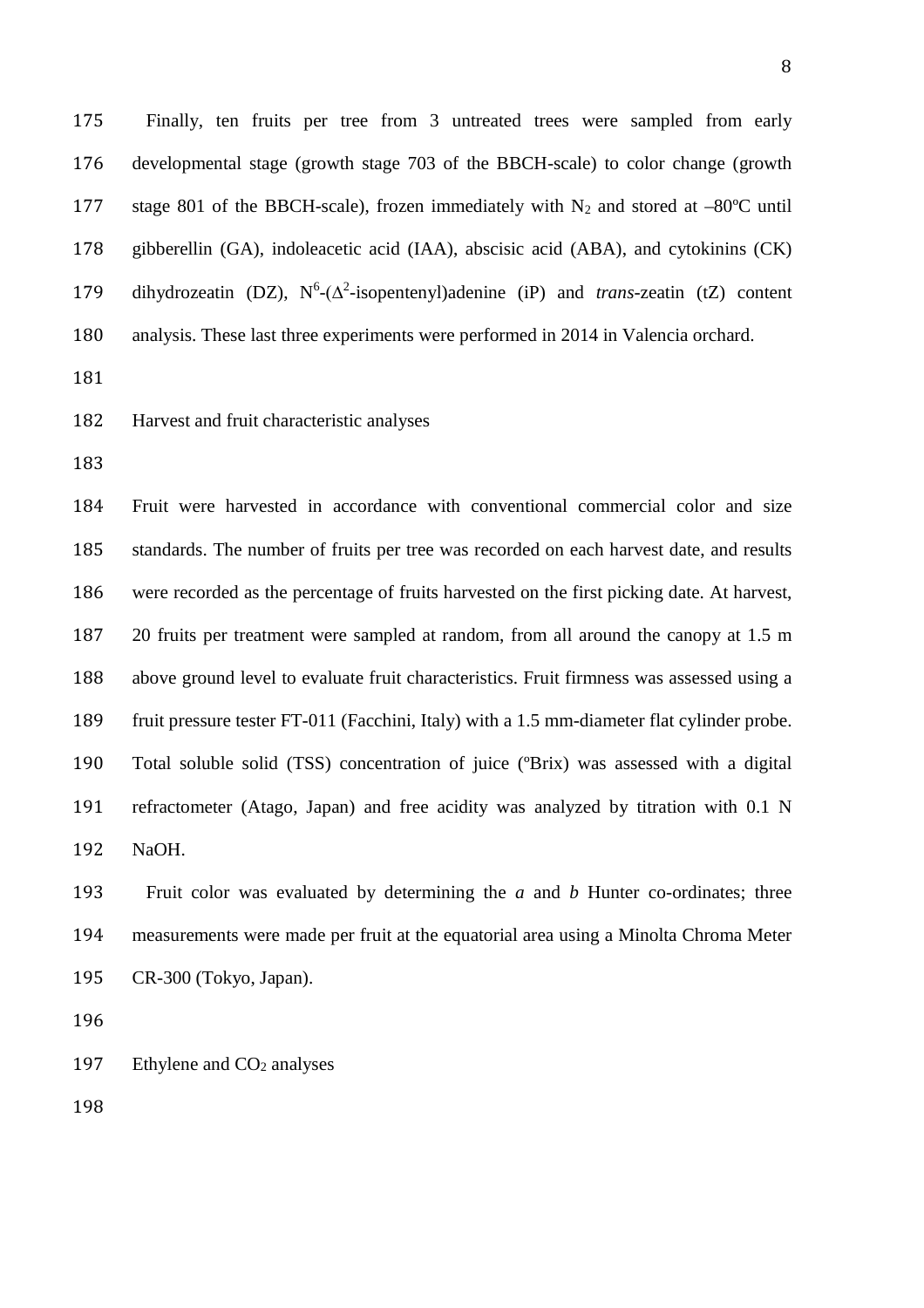For ethylene production, a 1 ml gas sample was withdrawn from the headspace of the 200 container and injected into a  $Trace^{TM}$  Ultra Gas Chromatograph (ThermoFisher Scientific Inc., Waltham, MA, USA) equipped with a 2m x 1.8 mm alumina column and 202 a flame ionization detector. Nitrogen was used as carrier gas at a flow rate of 30 ml min-203  $\frac{1}{2}$  and the column temperature was maintained at 140°C.

204 Carbon dioxide concentration inside the containers was determined in a Trace<sup>TM</sup> Ultra

Gas Chromatograph (ThermoFisher Scientific Inc., Waltham, MA, USA) equipped with

a Carbowax column and a thermal conductivity detector. Temperature was maintained

207 at 60 $^{\circ}$ C. The carrier gas was Helium at a flow rate of 45 ml. min<sup>-1</sup>.

In all cases, gas production values represent the mean of three replicates.

Plant hormones analysis

 Frozen material was lyophilized and ground into fine powder. Aliquots (about 50 mg dry matter) of ground material were extracted with 80% methanol containing 1% acetic acid. Internal standards were added and mixed with the aliquots at 4ºC for 1 hour. Deuterium-labelled hormones were used as internal standards for plant hormone quantification.

 The extraction protocol was carried out according to Seo and others (2011) with some modifications. In brief, for desaltation, the extracts were passed through reverse phase columns HLB (Waters Cromatografía, S.A., Barcelona, Spain). The plant hormones were eluted by 80% methanol containing 1% acetic acid and consecutively applied to cation exchange MCX columns (Waters Cromatografía, S.A., Barcelona, Spain). The fraction containing the acidic ABA, GAs, IAA hormones was applied through ion exchange WAX columns (Waters Cromatografía, S.A., Barcelona, Spain). The final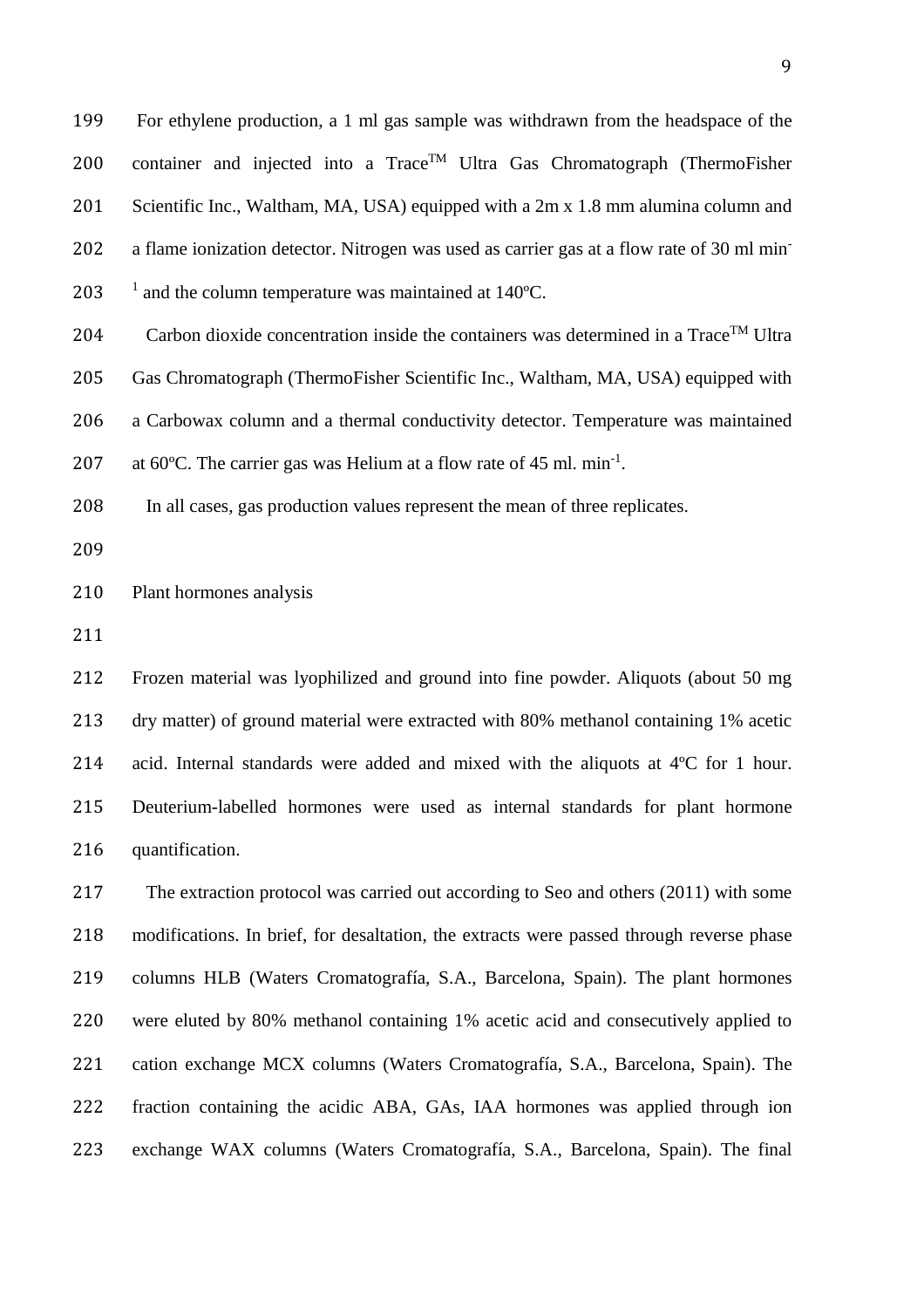residue was dissolved in 5% acetonitrile-1% acetic acid, and the hormones were 225 separated using an autosampler and reverse phase UPHL chromatography (2.6  $\mu$ m Accucore RP-MS column, 50 mm length x 2.1 mm i.d.; ThermoFisher Scientific Inc., Waltham, MA USA) with a 5 to 50% acetonitrile gradient containing 0.05% acetic acid, 228 at 400  $\mu$ l min<sup>-1</sup> during 14 min. To obtain the basic fraction containing cytokinins, the MCX cartridge was eluted with 60% methanol- 5% NH4OH and the final eluate was dried and dissolved in 5% acetonitrile-1% acetic acid. Cytokinins were separated using 231 an autosampler and reverse phase UPHL chromatography (2.6 µm Accucore RP-MS column, 50 mm length x 2.1 mm i.d.; ThermoFisher Scientific Inc., Waltham, MA USA) with a 5 to 50% acetonitrile gradient during 7 min.

 The hormones were analyzed with a Q-Exactive mass spectrometer (Orbitrap detector; ThermoFisher Scientific Inc., Waltham, MA USA) by targeted Selected Ion Monitoring (SIM). The concentrations of hormones in the extracts were determined using embedded calibration curves and the Xcalibur 2.2 SP1 build 48 and TraceFinder programs.

Statistical analysis

 Analysis of variance was performed on the data, using the Student-Newman-Keuls' multi-range test for means separation. Percentages were analyzed after arc-sine transformation.

**Results**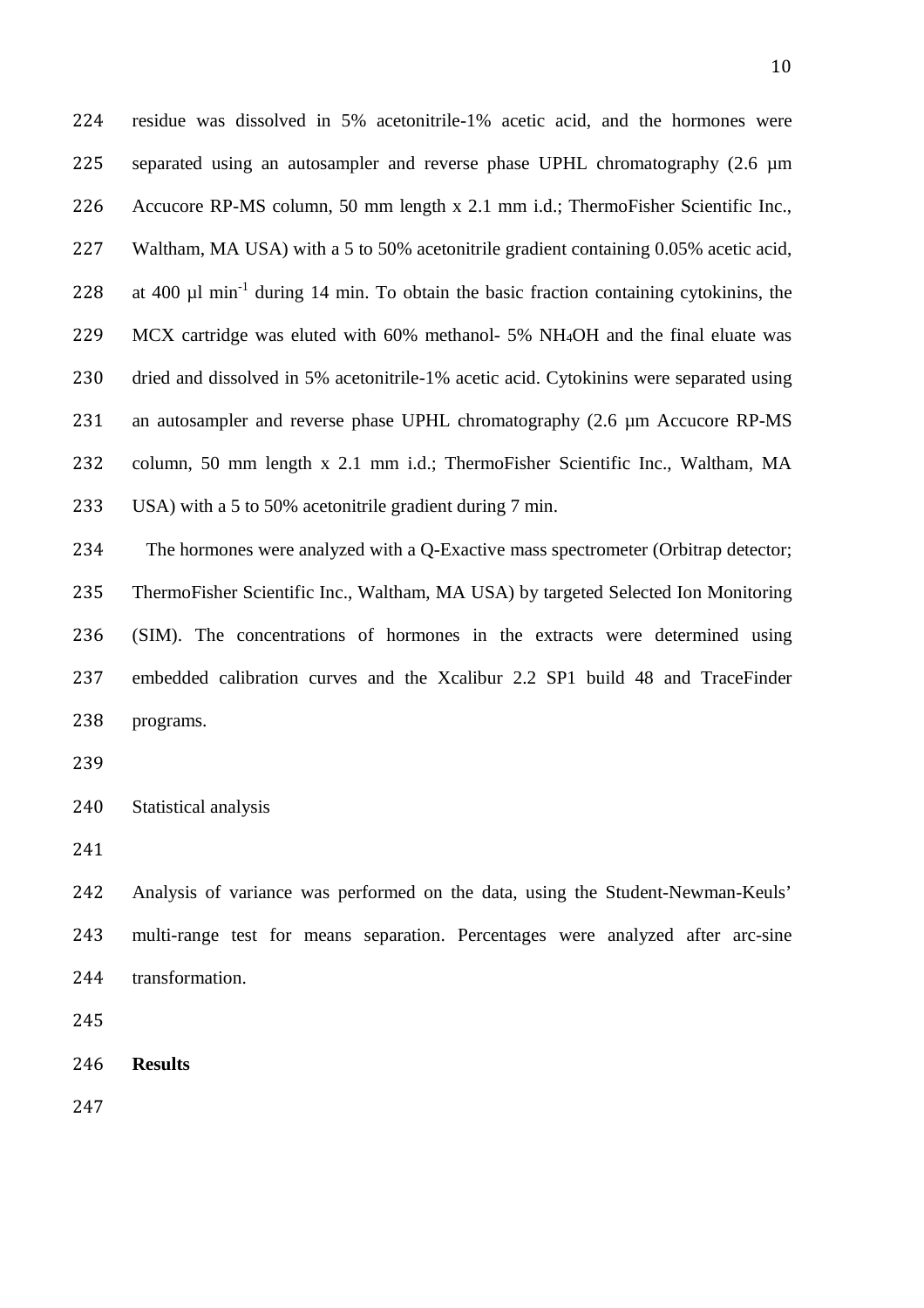248 Ethephon applied at 200 mg  $1^1$  just prior to fruit color break (growth stage 709 on the BBCH-scale) slightly advanced color development. However, neither the color of the fruit skin at harvest nor the percentage of fruit harvested at the first picking date (early May) differed significantly with regard to untreated control fruit in the three years of the experiment (Table 1). Flesh firmness, TSS concentration and titrable acidity of juice were not significantly affected by the treatment either (Table 1). A higher concentration 254 of ethephon, 500 mg  $1<sup>-1</sup>$  in our experiments, did not influence the response, nor did earlier or later applications (data not shown).

 The time-course of ethylene and CO2 production was not modified by ethephon. In 257 control and 200 mg  $l^{-1}$  treated fruit, a well-defined peak of ethylene, similar in amount, was found when fruit changed color (801 BBCH-scale) (Fig. 1A). It is worth noting the 259 very low ethylene production ( $<$  3 nl g<sup>-1</sup> h<sup>-1</sup>) found for 'Algerie' loquat. The respiration rate for both control and treated fruit was irregular during ripening, and coincided in 261 time and amount of  $CO_2$  production (Fig. 1B). In both treatments, the maximum  $CO_2$ production was associated with that of ethylene production.

 These results reveal a transient effect of both natural or ethephon-induced ethylene production, as shown by the study of hourly ethylene production during 0.5-168 h after treatment by fruit treated with ethephon at color change (growth stage 801 on the BBCH-scale). The fruit response to treatment was immediate, and 30 min after the 267 application of 500 mg  $1<sup>-1</sup>$  ethephon fruit produced significantly higher amounts of 268 ethylene (3.1 nl  $g^{-1} h^{-1}$ ) than untreated fruit (2.0 nl  $g^{-1} h^{-1}$ ), the difference increasing over 269 time and reaching a maximum 4 h after treatment (4.7 and 2.3 nl  $g^{-1} h^{-1}$ , respectively) (Fig. 2A). But 24 h after treatment, values from treated and control fruit were similar 271 (2.2 and 1.9 nl  $g^{-1}$  h<sup>-1</sup>, respectively) (Fig. 2), and remained almost constant to at least 272 168 h after treatment (2.1 and 1.8 nl  $g^{-1}$  h<sup>-1</sup>, respectively), when the experiment was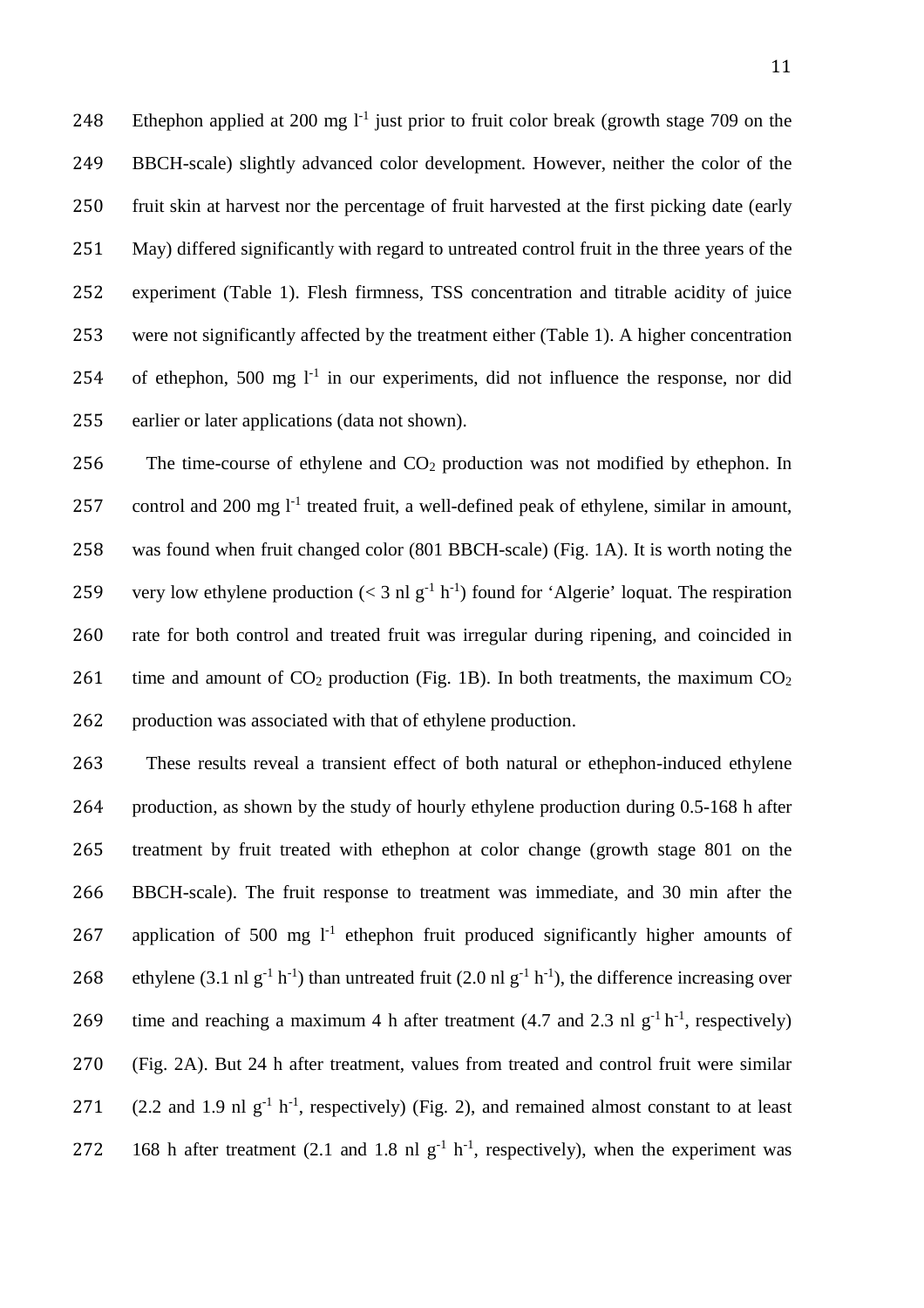stopped. Furthermore, accumulated ethylene production declined during the 24 h after 274 harvest from 4.7 to 1.2 nl  $g^{-1}$  h<sup>-1</sup> in treated fruit collected 4 h after treatment (r = - 0.989) 275 and from 2.3 to 0.9 nl  $g^{-1}$  h<sup>-1</sup> in untreated fruit (r = - 0.991) (Fig. 3). This kind of response was not dependent on the phenological growth stage at treatment (709 to 803 277 BBCH-scale) or the concentration applied from 200 to 1000 mg  $l^{-1}$  (data not shown). Values from control fruit did not differ statistically over time.

 The rate of ethylene production showed a similar trend in both on-tree and detached 280 fruit (Fig. 4A), peaking  $(1.6 \text{ and } 1.4 \text{ nl g}^{-1} \text{ h}^{-1})$ , respectively) at color break  $(12 \text{ April}; 801 \text{ N})$  BBCH-scale) (Figs. 4B). However, the respiration rate differed significantly between 282 on-tree and detached fruit (Fig. 4C). On-tree CO<sub>2</sub> production increased until 12 April, coinciding with the peak in ethylene production, remaining almost constant until fruit 284 senescence. In detached fruit, a higher and irregular amount of  $CO<sub>2</sub>$  was produced 285 throughout the period studied, ranging  $71 - 41 \mu l$  g<sup>-1</sup> h<sup>-1</sup> (Fig. 4C), with a slight increase also coinciding with the peak in ethylene production (12 April; 801 BBCH-scale), and similar to that found in the previous experiment (see Fig. 1B). Interestingly, a sharp increase in ABA content took place during ripening, peaking after fruit color break, i.e. twelve days after the peak in ethylene production (807 BBCH-scale) (Fig. 4A).

290 As expected, applying ethylene  $(10 \mu l)^{-1}$  during ripening to fruit detached from the tree did not increase endogenous ethylene production with regard to air-treated fruit measured 3 d after treatment and up to one week later, regardless the phenological fruit growth stage at treatment (801 or 803 BBCH-scale) (Table 2). A pre-treatment with the 294 ethylene action inhibitor 1-MCP  $(1 \mu 1)^{-1}$  at color break (stage 801 BBCH-scale) did not modify ethylene production either, but when applied at early ripening (stage 803 BBCH-scale) ethylene production of treated fruit 1 day after treatment was significantly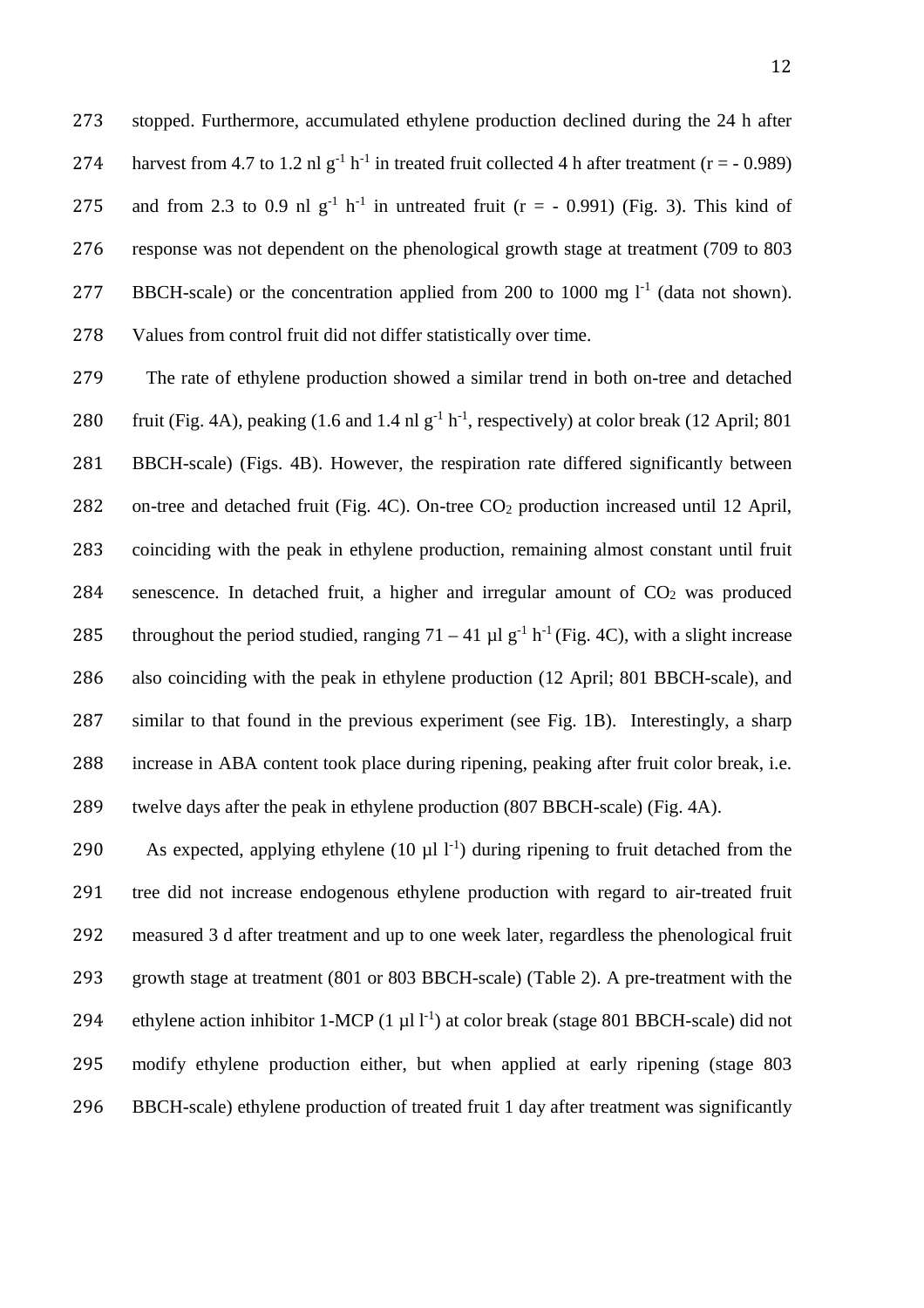To elucidate the potential involvement of plant growth regulators other than ethylene in the ripening process of loquat fruit, the endogenous concentrations of IAA and CK as well as GA-biosynthetic and catabolic intermediates during fruit growth and ripening were also determined. Indole-3-acetic acid concentration remained almost constant 303 during fruit development until stage 706 on the BBCH-scale  $(56 - 64 \text{ ng g}^{-1} \text{ DW})$ 304 increasing rapidly afterwards up to 156 ng  $g^{-1}$  DW when fruit stopped growing (709 BBCH-scale), and declining to values similar to those during the active fruit growth 306 period (65 ng  $g^{-1}$  DW) at fruit color change (801 BBCH-scale) (Fig. 5A).

 Cytokinin concentrations dropped during the active fruit growth period. Particularly noteworthy was that of tZ (Fig. 5B), the most abundant CK in loquat fruit, which 309 decreased from 3.80 to 0.42  $\mu$ g g<sup>-1</sup> DW (703 to 705 BBCH-scale), remaining almost constant until fruit stopped growing (709 BBCH-scale) (Fig. 5B). At color change (801 BBCH-scale), tZ fruit content was almost undetectable. iP and DZ showed a trend similar to tZ, although with a much lower concentration (Fig. 5C and 5D).

 The values for the earliest precursor of bioactive gibberellins, GA12, declined 314 dramatically during the fruit growth period, from 14 ng  $g^{-1}$  DW at fruit growth stage 315 703 of the BBCH-scale to 0.4 ng  $g^{-1}$  DW at growth stage 705 BBCH-scale, remaining close to zero until color break (Fig. 6). The subsequent GA-intermediates in the non-317 hydroxilated pathway,  $GA_{15}$  and  $GA_{24}$ , showed a pattern similar to that of the downstream bioactive GA4, while the GA15 concentration was considerably lower. The precursor GA9, however, failed to show the same declining profile, as it decreased 320 slightly from 8.7 ng  $g^{-1}$  DW (growth stage 703 BBCH-scale) to 7.5 ng  $g^{-1}$  DW (706 321 BBCH-scale), and then dropped sharply until fruit color break  $(< 0.05$  ng g<sup>-1</sup> DW, 801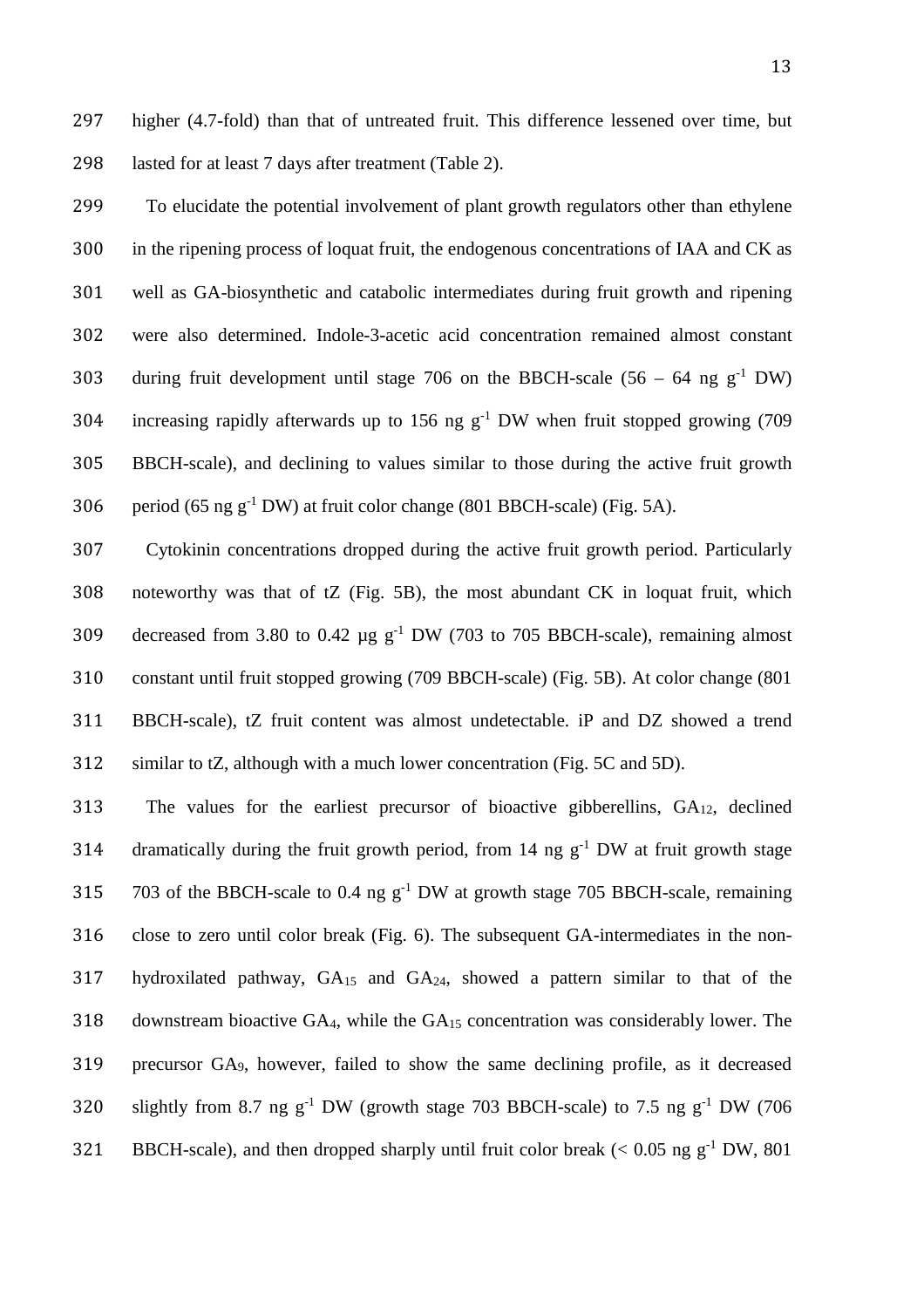322 BBCH-scale) (Fig. 6). The concentration of the GA51- and GA34-catabolite 323 intermediates was below the detection level. The GA-intermediates in the 13- 324 hydroxilation pathway, GA<sub>53</sub> and GA<sub>44</sub>, also declined sharply from fruit growth stage 325 703 to 705 BBCH-scale, followed by an almost constant value, close to zero, until fruit 326 changed color (Fig. 6). The values of  $GA_{19}$  were high during the entire period of fruit 327 growth, ranging  $2.8 - 3.6$  ng g<sup>-1</sup> DW from growth stages 703 to 709 on the BBCH-scale 328 (Fig. 6), declining sharply afterwards to 0.8 ng  $g^{-1}$  DW at fruit color break (growth stage 329 801 BBCH-scale), whereas  $GA_{20}$  (the precursor of  $GA_1$ ) declined continuously during 330 the period studied (Fig. 6). The bioactive  $GA_1$  slightly reduced content from growth 331 stage 703 (3.2 ng  $g^{-1}$  DW) to 705 BBCH-scale (2.8 ng  $g^{-1}$  DW), dropping sharply one 332 week later (1.5 ng  $g^{-1}$  DW), and declining somewhat again until fruit stopped growing 333 (1.1 ng  $g^{-1}$  DW) and changed color (0.7 ng  $g^{-1}$  DW) (Fig. 6). GA-catabolic intermediates 334 showed similar endogenous concentration profiles, although differing in their 335 concentrations, being higher for GA29. Both GA29 and GA8 declined dramatically from 336 703 to 706 BBCH-scale, the former from 1.8 to 0.8 ng  $g^{-1}$  DW, the latter from 4.2 to 0.0 337 ng  $g^{-1}$  DW, and remaining almost constant up to fruit color change (Fig. 6).

 To study the role of active GA catabolism, the accumulation rates were calculated for the GA1 and its precursors and catabolites, based on their concentrations, during the active fruit growth period and at the onset of ripening. Rates of precursors GA19 and GA<sub>20</sub> became negative as fruit completed growth and changed color. The bioactive  $GA<sub>1</sub>$  showed the same pattern (Table 3). However, GA-catabolic intermediates revealed an 343 opposite trend, remaining close to zero but positive ( $\leq 0.005$  ng g<sup>-1</sup> DW day<sup>-1</sup>) for GA<sub>29</sub> 344 and being nil for GAs.

345

346 **Discussion**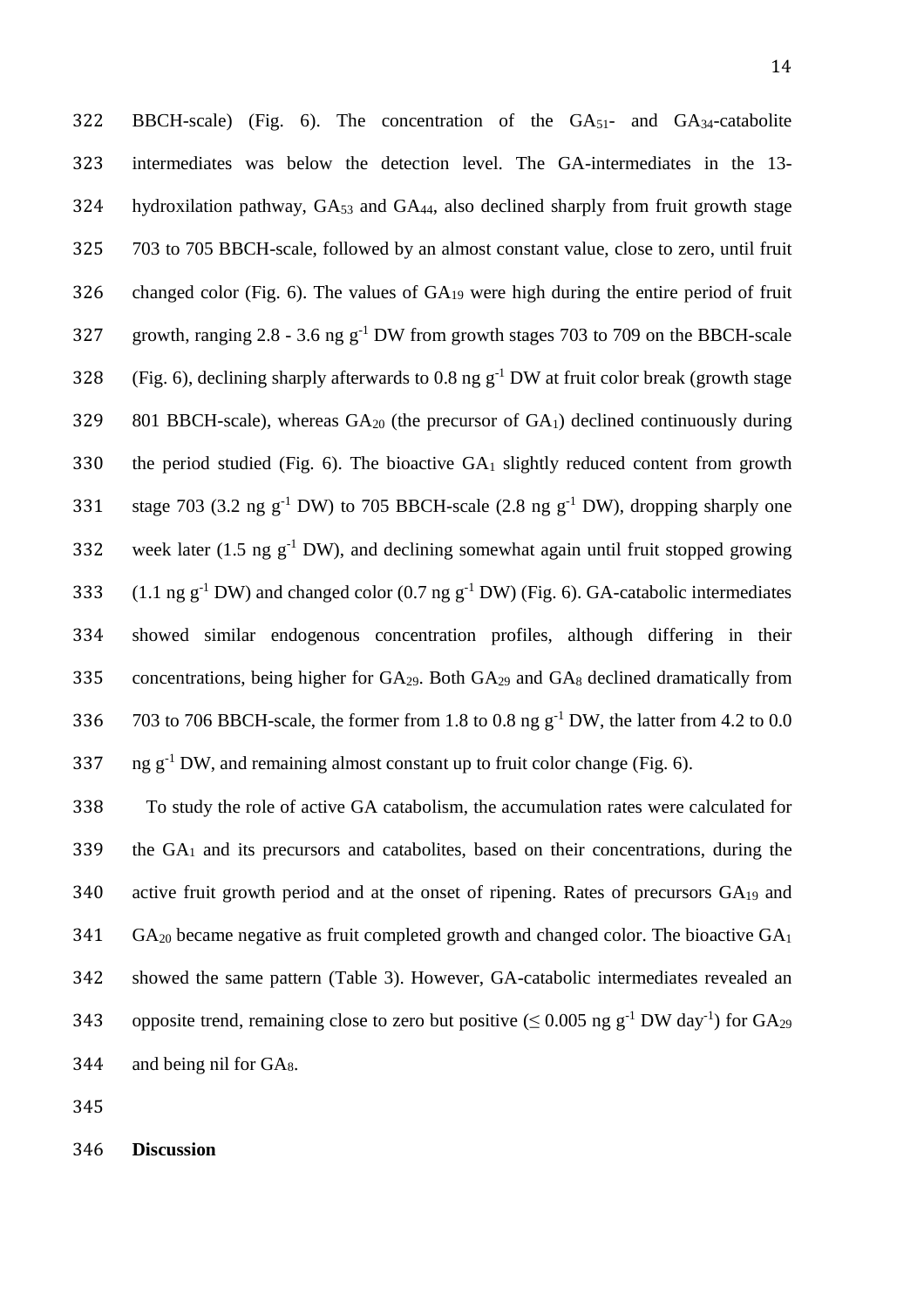In loquat, there is some controversy concerning the climacteric or non-climacteric behavior of fruit at ripening, and despite having been considered as a non-climacteric fruit, there are physiological (Amorós and others 2003) and molecular evidence (Jiang and others 2012) suggesting a climacteric-like ripening behavior of some cultivars. This research contributes to our knowledge on this subject showing that 'Algerie' loquat fruit lacks the ability of autocatalysis of ethylene production, which is an essential feature characterizing climacteric fruit.

 Climacteric fruit differs from non-climacteric fruit in its increasing respiration and ethylene biosynthesis rates during ripening (Brady 1987; Lelievre and others 1997). In climacteric fruit, ethylene triggers the onset of ripening, and as a consequence there is a massive increase in ethylene production (Peacock 1972), i.e. its action is continuously required for the progress of the ripening processes. Moreover, exposuring the fruit to ethylene triggers endogenous ethylene biosynthesis and the autocatalytic ethylene production is stimulated (Yang 1981). Some of these aspects have been observed in loquat ripening behavior, but others have not. For example, the peak in ethylene production prior to color break reported for some loquat cultivars (Amorós and others 2003) is not consistent with an increase in respiration rate (Zheng and others 1993; Ding and others 1998; Amorós and others 2003; González and others 2003; Undurraga and others 2011). Our results agree with those reported previously, both for ethylene production and respiration rate, even after applying ethephon.

 The release of ethylene produced by ethephon when applied to 'Algerie' loquat just prior to color break did not induce an over-production of endogenous ethylene by the fruit, as expected for a climacteric fruit (McMurchie and others 1972; Downs and others 1991; Yamane and others 2007). Moreover, the patterns of ethylene production and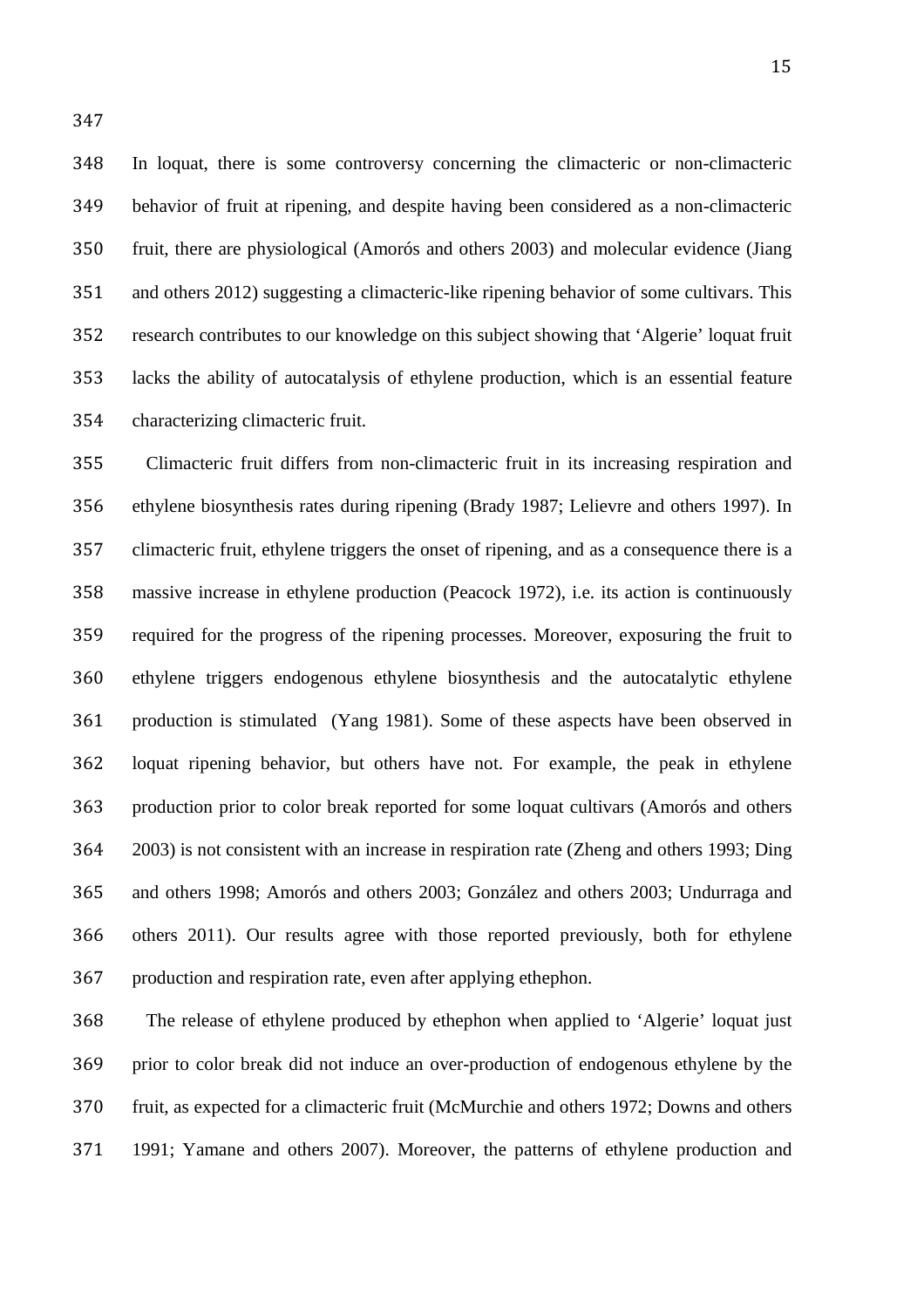respiration rate in ethephon-treated were similar to those of untreated fruit, suggesting that ethylene released by ethephon might be a transient effect incapable of triggering the autocatalytic biosynthesis of ethylene and, thus, the ripening process. In fact, the application of ethephon at the time of peak of ethylene, i.e. growth stage 801 on the BBCH-scale, increased transiently ethylene production, with a maximum being reached after 4 h and declining gradually to 24 h, revealing that ethephon reached the pulp and releases ethylene, but fruit fails to induce ethylene production, as non-climacteric fruit does. As for ethylene (Lurie and Klein 1989), the upsurge in respiration rates after applying ethephon seems a transient event as well. Accordingly, it may be argued that other ethylene-independent regulatory factors, probably upstream of ethylene, may be responsible for the control of ripening (Leng and others 2014).

 The over-production of ethylene by fruit treated with 1-MCP at early ripening reinforces the non-climacteric ripening behavior of 'Algerie' loquat. Sisler and others (1996) showed that 1-MCP binds irreversibly to ethylene receptors and, thus, inhibits many ripening-related events such as fruit firmness, color change, aroma, etc., and even blocks the normal autocatalytic rise in ethylene production of climacteric fruits (Sisler and Blankenship, 1993) by down-regulating both *ACC synthase* and *ACC oxidase* genes (Grierson 2014). But for fruits in which ethylene inhibits its own production, such as *Citrus* fruits, 1-MCP eliminates the negative feedback control of ethylene biosynthesis and it is over-induced (Mullins and others 2000; Lado and others 2014). Our results for loquat agree with this, and fruit treated with 1-MCP during ripening over-produced ethylene whereas those treated with ethylene did not, which further reinforces the hypothesis of an auto-inhibition of ethylene production by loquat, the opposite of that expected for climacteric fruit.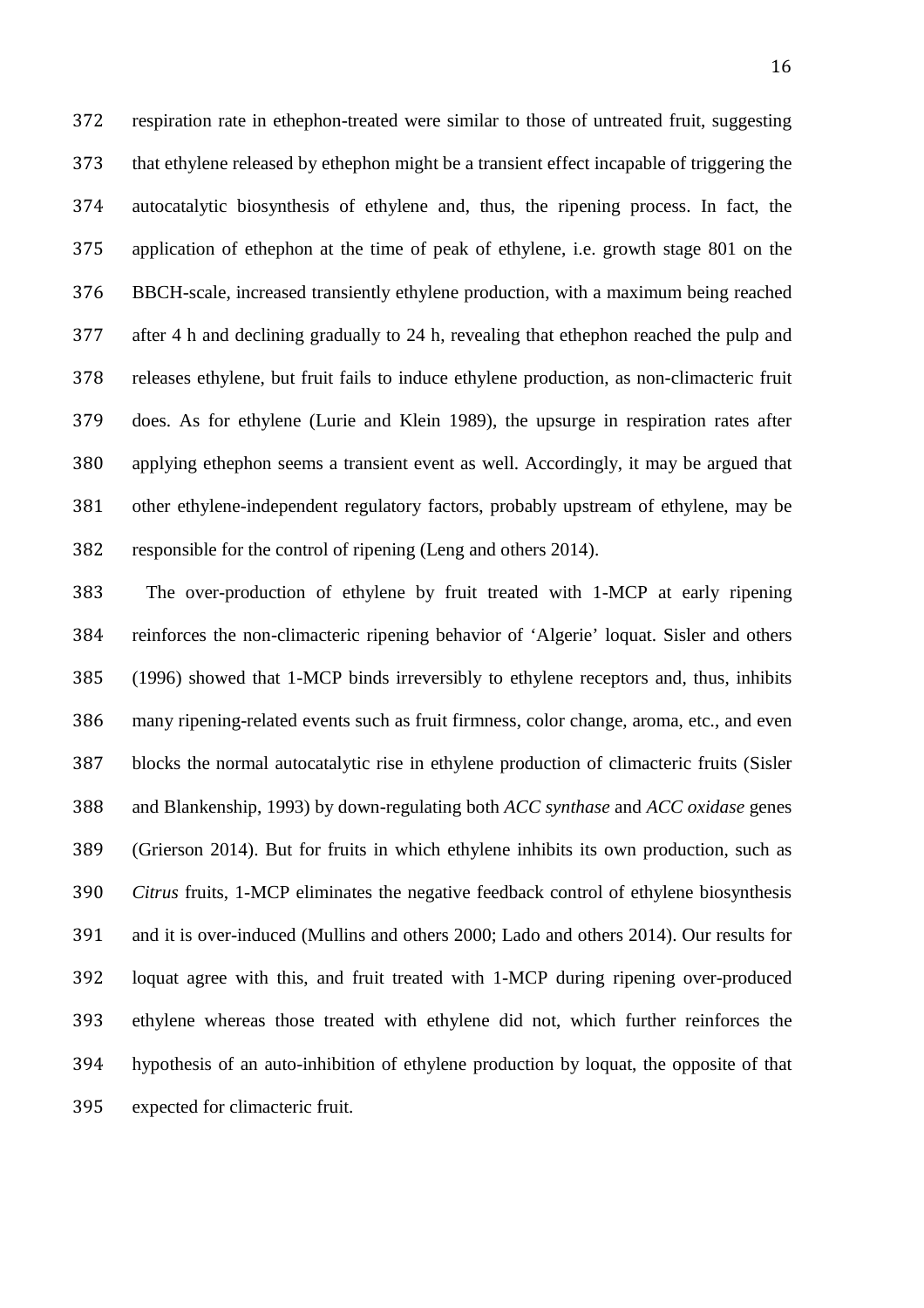Nevertheless, in our experiments, this transient production of ethylene by applying ethephon advanced loquat fruit coloration slightly, but not significantly, suggesting that ethylene may play a role at specific stages of ripening, and this effect is shared with non-climacteric fruits, such as *Citrus* fruits (Purvis and Barmore 1981). This effect, which is common to most climacteric and non-climacteric fruits, has been interpreted by Giovannoni (2001) as an additional regulatory strength of climacteric fruit maturation in addition to general ethylene biosynthesis and signaling. Hence, some ripening regulatory genes may be operating separately from and in addition to ethylene, representing regulatory mechanisms common to both climacteric and non-climacteric fruit species (Giovannoni 2004). In accordance, Undurraga and others (2011) found that cellulose, pectinmethylsterase and polygalacturonase activity did not change during ripening (from color change onwards) in loquat fruit cv. Golden Nugget, suggesting that the transient production of ethylene did not affect enzyme activities. This last finding agrees with our results for which ethephon did not alter flesh firmness in loquat fruit 'Algerie'.

 ABA content follows the increase in ethylene production, when its concentration decreases. The involvement of ABA in the induction of ethylene production and other ripening processes has been inferred from some climacteric fruit such as apple, peach or persimmon, for which a sharp increase in ABA accumulation precedes ethylene production and its inhibition delays color change and fruit firmness (Leng and others 2014). By contrast, in non-climacteric fruit ABA deficiency may cause a delay in different ripening related processes (Rodrigo and others 2003). Then, the involvement of ABA in the ripening of loquat is not clear, as it may be the result and not the cause of the process since ABA is the last product in the carotenoid biosynthetic pathway, and may accumulate as carotenoid concentration increase paralleling fruit coloration. It is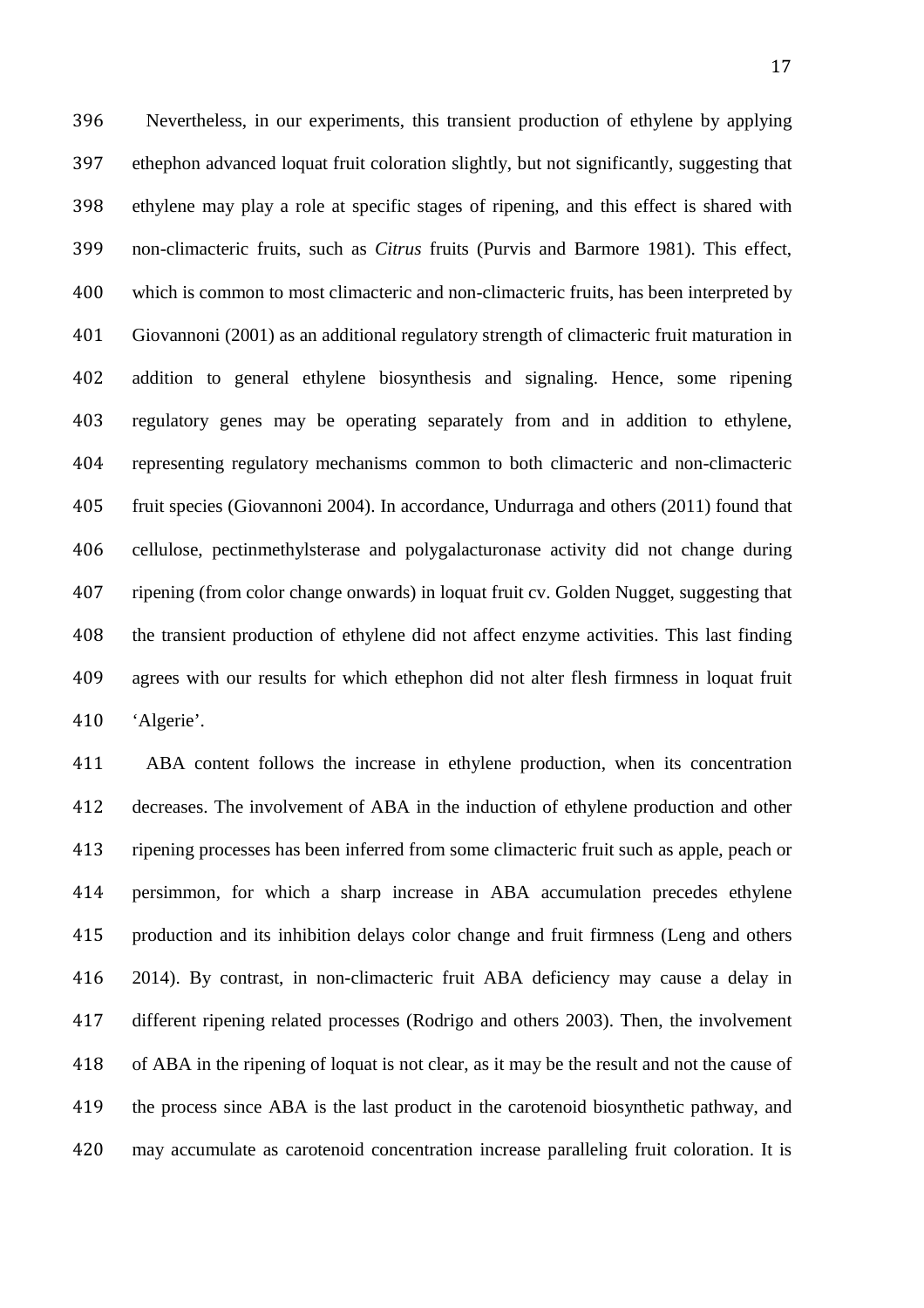also likely that in loquat ethylene may induce ABA accumulation, as in the non- climacteric fruit sweet orange (Rodrigo and others 2006), explaining the different timing in the peak of each hormone. Hence, the role of ABA in the ripening process of loquat fruit, as for non-climacteric *Citrus* fruits, is not well understood and there is no evidence as to whether the ABA triggers the process or simply parallels color development (Zhang and others 2009; Gambetta and others 2014).

 Other plant hormones besides ethylene are involved in the regulation of fruit ripening. For example, in sweet orange, a non-climacteric fruit, fruit changes color by reducing active GA concentrations in the exocarp (Gambetta and others 2012), and a sudden decline in GA-like activity coincides with fruit ripening in Satsuma mandarin (Kuraoka and others 1977; García-Luis and others 1985), indicating that the presence of GA in the exocarp prevents fruit coloration, and may explain why the application of gibberellic acid delays the process in *Citrus* sp. (El-Otmani and others 2000). When applied prior to color break gibberellic acid also delays ripening and increases flesh firmness of persimmon (Ben-Arie and others 1986), mango (Khader 1991), apple (Looney and others 1992), and peach (Southwick and others 1995) among other fruits.

 In our experiments, the time-course of GA content in developing loquat fruit 'Algerie' shows, an average, a continuous decline until color change for both non-hydroxylation and 13-hydroxylation pathway. This result agrees to that reported for sweet orange (Gambetta and others 2012), and suggests that such a reduction is required for the fruit 441 to change color. The remarkable decline in the bioactive  $GA_1$  during fruit growth and at 442 color break showed a pattern similar to that of GA-intermediate  $GA_{53}$ ,  $GA_{44}$  and  $GA_{20}$ , indicating that these early biosynthesis steps regulate the GA1 levels. The different GA19-intermediate accumulation profile suggests that this is subjected to turnover by 445 enzymatic activity in the bioactive  $GA_1$ , and the accumulation of  $GA_{29}$  together with the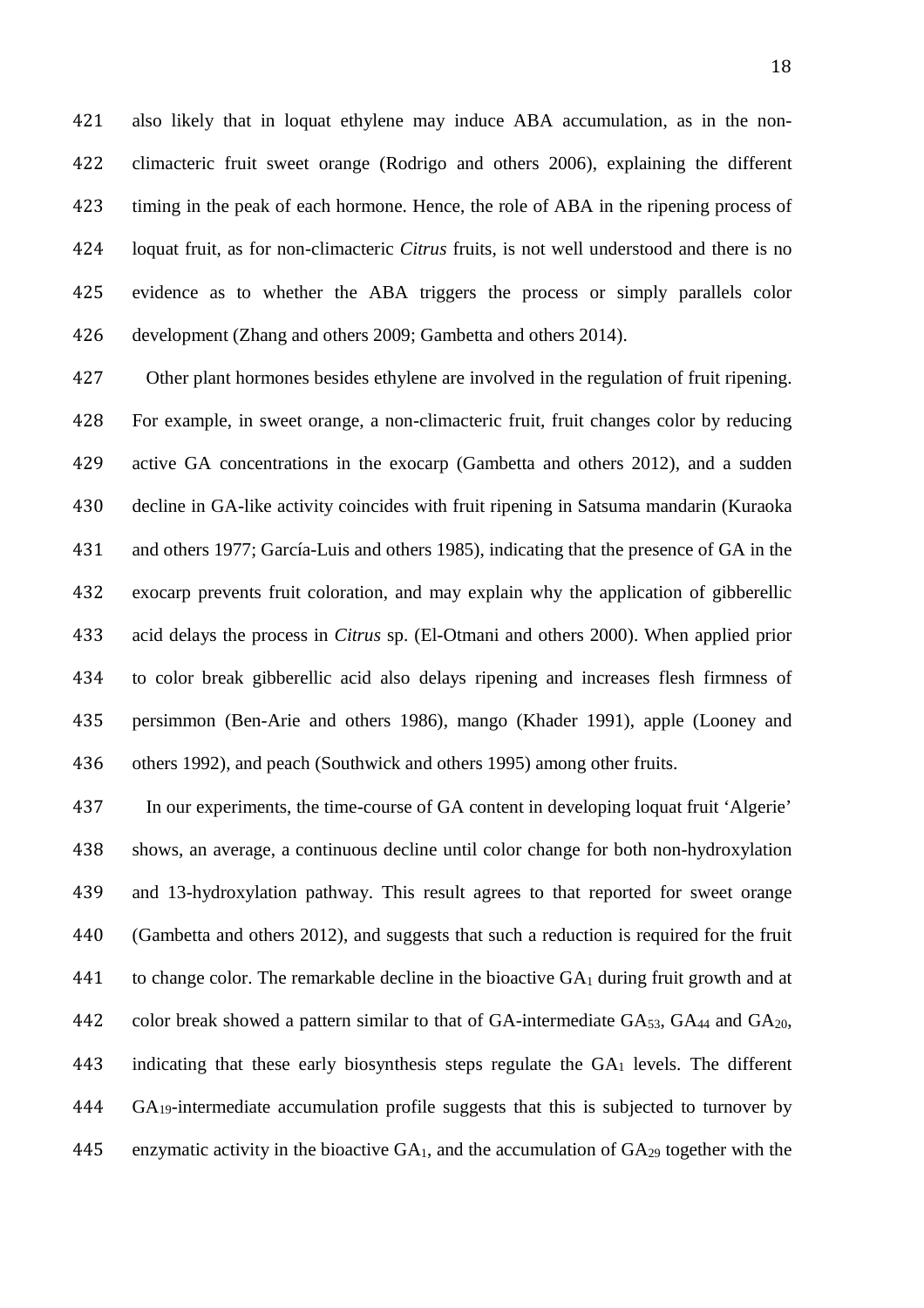dramatic decrease in GA8 when levels of GA1 are declining leads us to examine in more 447 detail the role of GA catabolism in the time-course of  $GA<sub>1</sub>$  at the onset of fruit color change. The study of the active GA catabolism and the bioactive GA1 accumulation rate shows i) accumulation rate of GA1 became significantly negative at the end of the fruit 450 growth and at fruit ripening, ii) the accumulation rate of the precursor  $GA_{20}$  showed a pattern similar to the downstream GA1, suggesting that this is an active precursor not 452 subjected to turnover in the bioactive  $GA_1$ , iii) the sharp decline of  $GA_8$  and the relative constant level of GA29 during growth stage 709 to 801 BBCH-scale suggest that catabolism does not play a role in maintaining GA1 levels, and that during fruit ripening, once the cell stops growing and no dilution by cell growth occurs, active export of GA1 takes place rather than catabolic activity, in accordance with results reported for fruit color change in other non-climacteric fruits (Gambetta and others 2012).

 Active cytokinin, mainly tZ, and in a lower proportion, iP (DH content is extremely low), showed a similar declining profile during fruit growth and ripening. However, iP content declined close to undetectable levels from growth stage 705 BBCH-scale onwards indicating that its activity may be likely constitutive, and probably plays a minor role in ripening. tZ completely declined to be almost nil when fruit stopped growing (709 BBCH-scale) suggesting that it could be involved in the process. Kinetin applied prior to fruit color break significantly delayed coloration in loquat (Lou and others 2012).

 The delay in fruit color development by gibberellin and cytokinin is due to the delay of chlorophyll degradation and the carotenoid biosynthesis (Agustí and others 1981; Gross and others 1984; Trebitsch and others 1993) thus maintaining temporarily the tissues in a relative juvenile stage. Actually, GA regulates chloroplast division and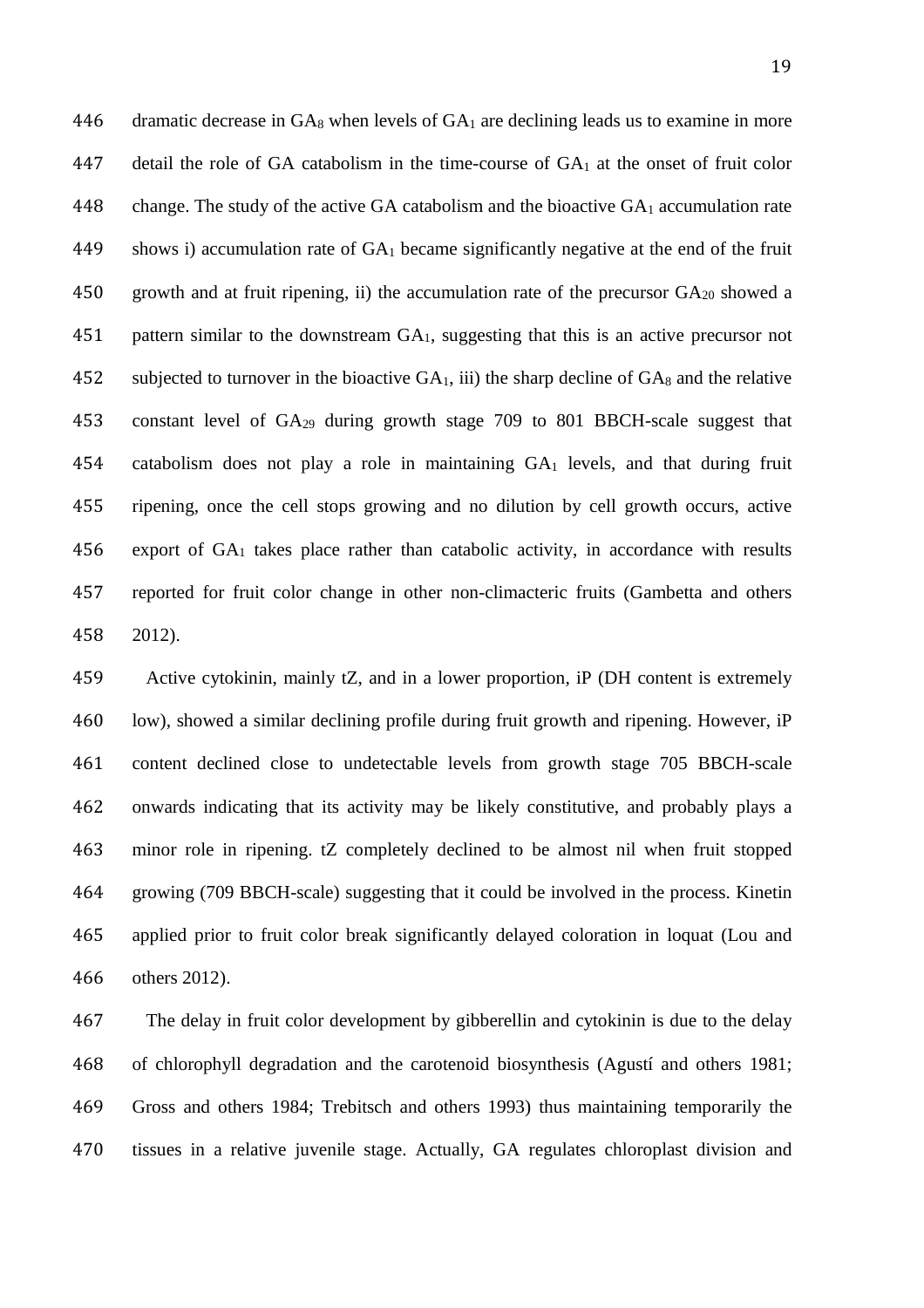grana stacking through DELLA repressors (Jiang and others 2012). Besides, many physiological and biochemical responses to ethylene can be counteracted by gibberellin and cytokinin (Goldschmidt and others 1977) by reducing the tissue's sensitivity to ethylene (Ben-Arie and others 1989). Therefore, a decline in gibberellin and cytokinin concentration in the fruit to very low values prior to the ripening process seems to be necessary for the fruit to change color. In this way, some kind of balance between ethylene production and the reduction of gibberellin and cytokinin concentration might be responsible for the ripening process in loquat.

 The increase in IAA concentration during fruit growth (from stage 703 to 709 BBCH- scale) is in accordance with its role promoting fruit cell elongation (Rayle and Cleland 1972). The decline prior to color break agrees with low auxin concentration required for the initiation of ripening (Manning 1993), which is consistent with the effect of auxin inhibiting the expression of ripening-related genes (Manning 1994). It has been proposed that timing for the onset of ripening might be modulated by changes in auxin biosynthesis and activity (Paul and others 2012).

 In conclusion, 'Algerie' loquat fruit has a limited ripening-related response to exogenous ethylene since it lacks a ripening-associated autocatalytic rise in ethylene production, reinforcing the concept that its ripening may be classified as non- climacteric. Nevertheless, small amounts of endogenous ethylene production seem to be required to trigger the ripening process. Besides, the results suggest that a decline in gibberellin, cytokinin and IAA concentration might be needed prior to allow the ripening process to proceed.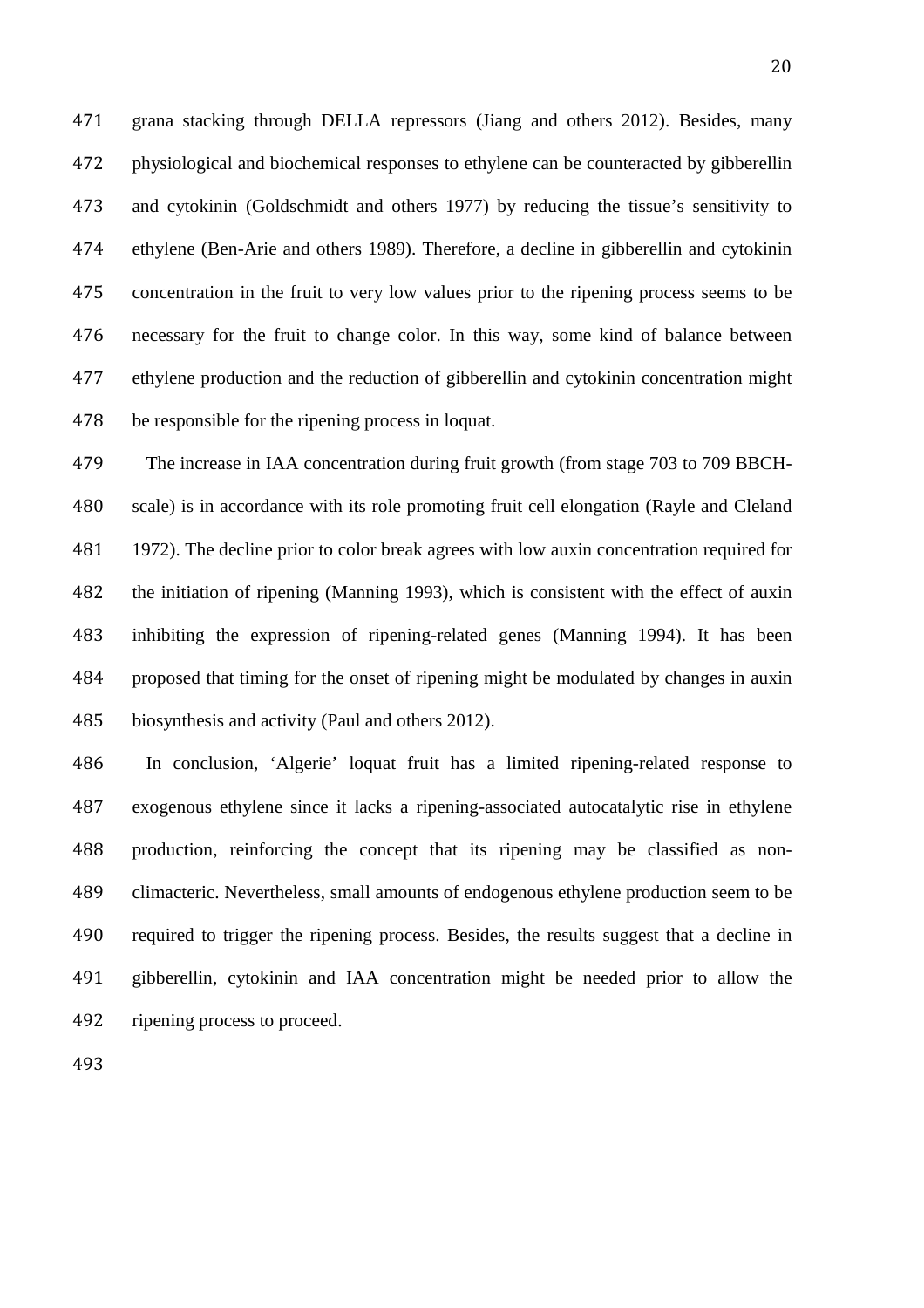| 494 | <b>Acknowledgments</b> We thank Dr Isabel López-Díaz and Dr. Esther Carrera, IBMCP-   |
|-----|---------------------------------------------------------------------------------------|
|     | 495 UPV (Valencia, Spain) for hormone quantification, and Dr. Debra Westall (UPV) for |
|     | 496 editing the manuscript.                                                           |

**References**

 Agustí M, Guardiola JL, Almela V (1981) The regulation of fruit cropping in mandarins through the use of growth regulators. Proc. Int. Soc. Citriculture 1:216-220.

- Amorós A, Zapata P, Pretel MT, Botella MA, Serrano M (2003) Physicochemical and
- physiological changes during fruit development and ripening of five loquat (*Eriobotrya japonica* Lindl.) cultivars. Food Sci Technol Int 9:43-51
- Ben-Arie R, Bazak H, Blumenfeld A (1986) Gibberellin delays harvest and prolongs life of persimmon fruits. Acta Hortic 179:907-803
- Ben-Arie R, Roisman Y, Zuthi Y, Blumenfeld A (1989) Gibberelllic acid reduces
- sensitivity of persimmon fruits to ethylene. In: Clijsters H, De Proft M, Marcelle R,

Van Poucke M (eds) Biochemical and physiological aspects of ethylene production

- in lower and higer plants. Advances in agricultural technologies, Vol 26, Springer
- Netherlands, pp 165-171
- Blumenfeld A (1980) Fruit growth of loquat. J Amer Soc Hortic Sci 105:747-750.
- Brady CJ (1987) Fruit ripening. Ann Rev Plant Physiol 38: 155-178
- Cai C, Xu CJ, Li X, Ferguson I, Chen KS (2006) Accumulation of lignin in relation to
- change in activities of lignification enzymes in loquat fruit flesh after harvest.
- Postharv Biol Technol 40:163-169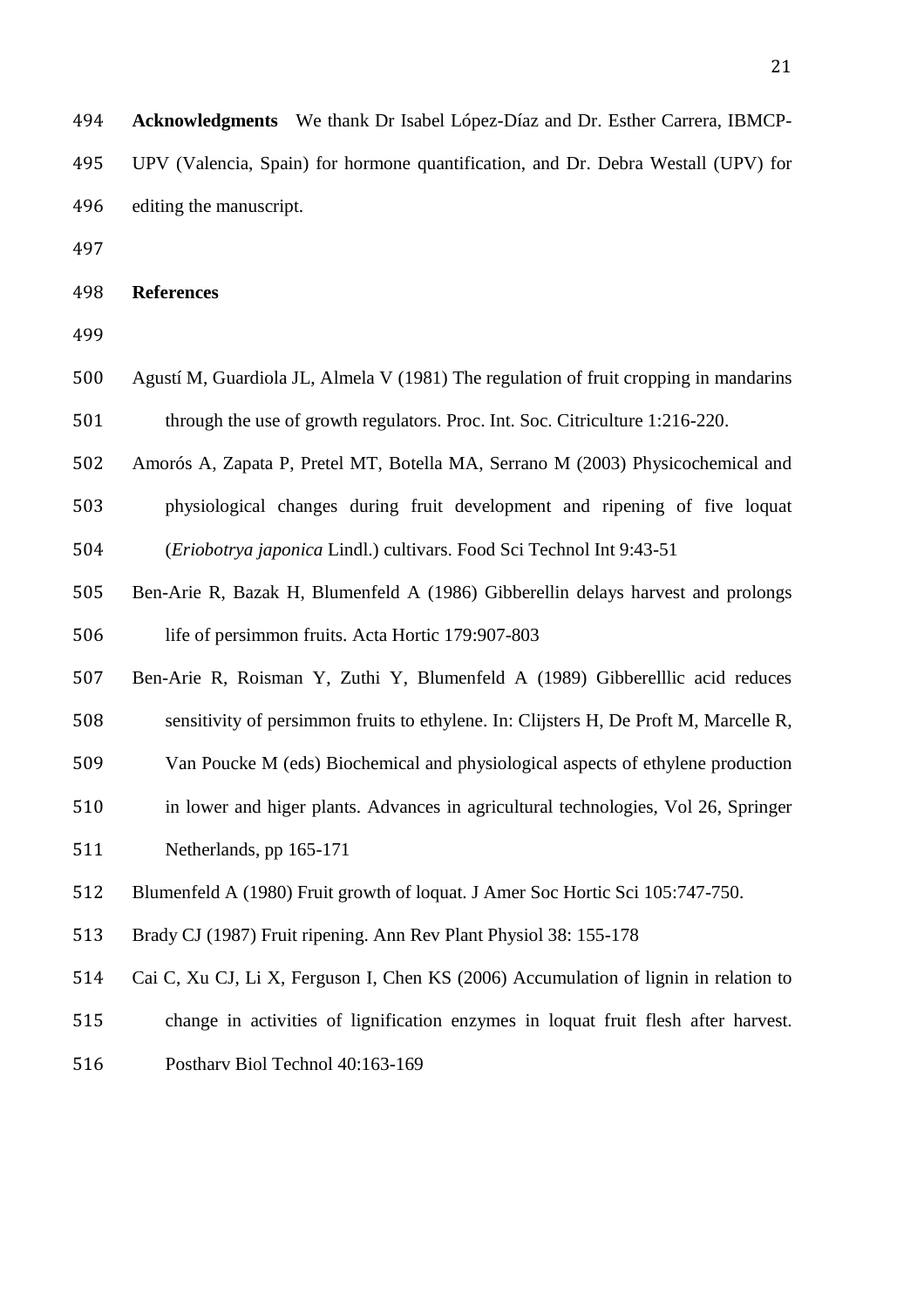Cherian S, Figueroa CR, Nair H (2014) 'Movers and shakers' in the regulation of fruit ripening: a cross-dissection of climacteric versus non-climacteric fruit. J Exp Bot 65: 4705-4722

- Ding CK, Chachin K, Ueda Y, Mochioka R (1998) Changes in polyphenol concentrations and polyphenol oxidase activity of loquat (Eriobotrya japonica Lindl.) fruit in relation to browning. L Jpn Soc Hortic Sci 676:360-366
- Downs CG, Brady CJ, Campbell J, McGlasson WB (1991) Normal ripening cultivars of Pyrus serotina are either climacteric or non-climacteric. Sci Hortic 48:213-221
- El-Otmani M, Coggins CW, Agustí M, Lovatt CJ (2000) Plant growth regulators in

Citriculture: World current uses. Crit Review Plant Sci 19:395-447

- Gambetta G, Martínez-Fuentes A, Betancour O, Mesejo C, Reig C, Gravina A, Agustí
- M (2012) Hormonal and nutritional changes in the flavedo regulating rind color development in sweet orange [*Citrus sinensis* (L.) Osb.]. J Plant Growth Regul 31:273-282.
- Gambetta G, Mesejo C, Martínez-Fuentes A, Reig C, Gravina A, Agustí M (2014)
- Gibberellic acid and norflurazon affecting the time-course of flavedo pigment and abscisic acid content in 'Valencia' sweet orange. Sci Hortic 180:94-101
- García-Luis A, Agustí M, Almela V, Romero E, Guardiola JL (1985) Effect of gibberellic acid on ripening and peel puffing in Satsuma mandarin. Sci Hortic 27:75-86.
- Gariglio N, Juan M, Castillo A, Almela, Agustí M (2002) Histological and physiological study of purple spot of loquat fruit. Sci Hortic 92:225-263.
- Giovannoni JJ (2001) Molecular biology of fruit maturation and ripening. Ann Rev Plant Physiol Mol Biol 52: 725-749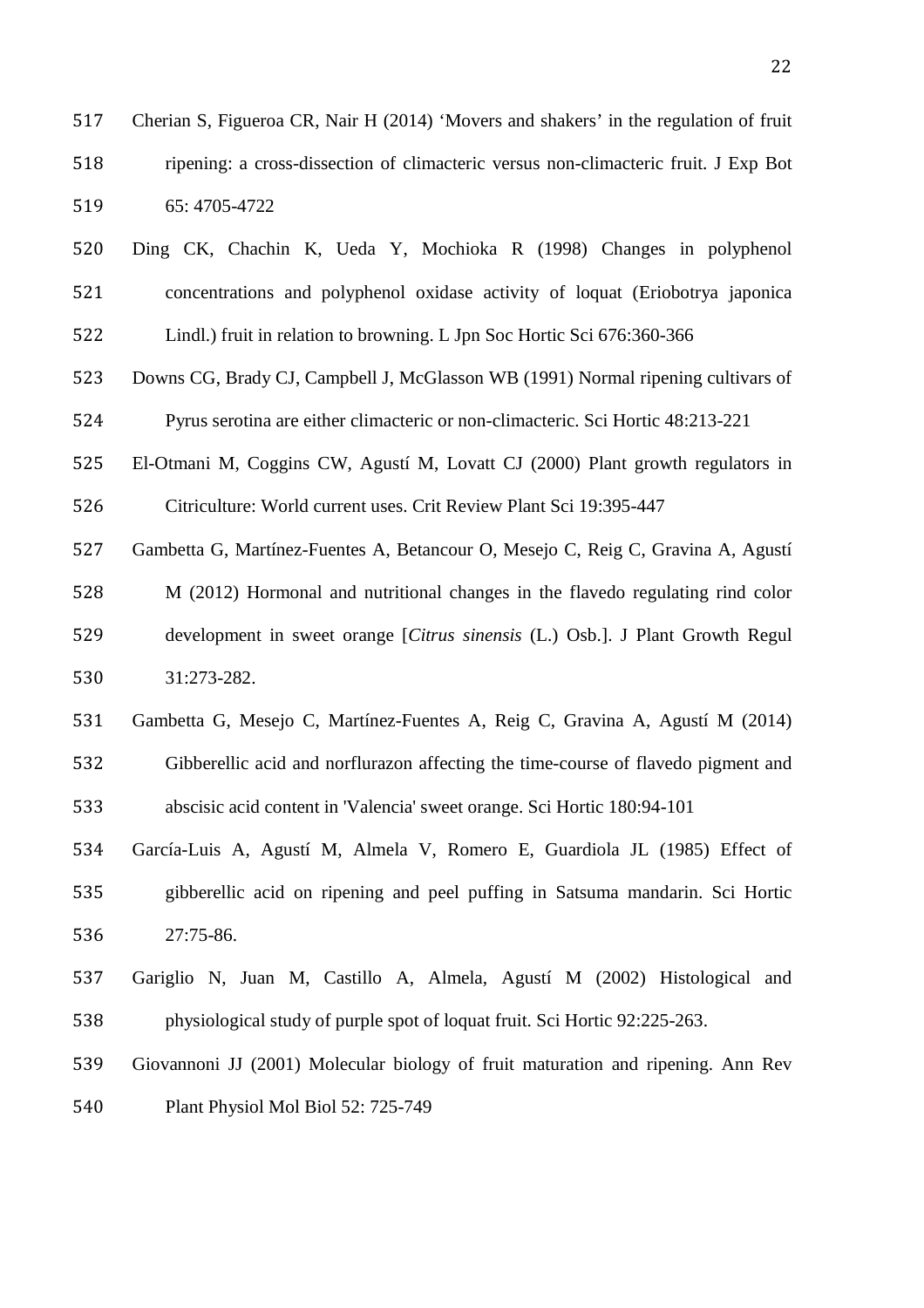- Giovannoni JJ (2004) Genetic Regulation of Fruit Development and Ripening. Plant Cell 16:S170-S180
- Given NK, Venis MA, Grierson D (1988) Hormonal-regulation of ripening in the strawberry, a non-climacteric fruit. Plant 174:402-406
- Goldschmidt EE, Aharoni Y, Eilati SK, Riov J, Monselise SP (1977) Differential counteraction of ethylene effects by gibberellin A3 and N6 benzyladenine in senescing citrus peel. Plant Physiol 59:193-195
- González L, Lafuente MT, Zacarías L (2003) Maturation of loquat fruit (Eriobotrya japonica Lindl.) under Spanish growing conditiond and its postharvest performance. Options Mediterr 58:171-179
- Grierson D (2014) Ethylene biosynthesis. In: Nath p, Bouzayen M, Matoo AK, Pech JC
- (eds) Fruit ripening: Physiology, signaling and genomics. CAB International, Wallinford, UK, pp 178-192
- Gross J, Bazak H, Blumenfeld A, Ben-Arie R (1984) Changes in chlorophyll and carotenoid pigments in the peel of 'Triumph' persimmon (*Diospyros kaki* L.)
- induced by pre-harvest gibberellin (GA3) treatment. Sci Hortic 24:305-314
- Hirai M (1980) Sugar accumulation and development of loquat fruit. J Jpn Soc Hortic Sci 49:347-353
- Jiang X, Li H, Wang T, Peng C, Wang H, Wu H, Wang X (2012). Gibberellin indirectly
- promotes chloroplast biogenesis as a means to maintain the chloroplast population
- of expanded cells. Plant J 72:768-780
- Jiang TM, Wang P, Yin XR, Zhang B, Xu CJ, Li X, Chen KS (2011) [Ethylene](http://www.sciencedirect.com/science/article/pii/S0304423811003773)
- [biosynthesis and expression of related genes in loquat fruit at different](http://www.sciencedirect.com/science/article/pii/S0304423811003773)  [developmental and ripening stages.](http://www.sciencedirect.com/science/article/pii/S0304423811003773) Sci Hortic 130:452-458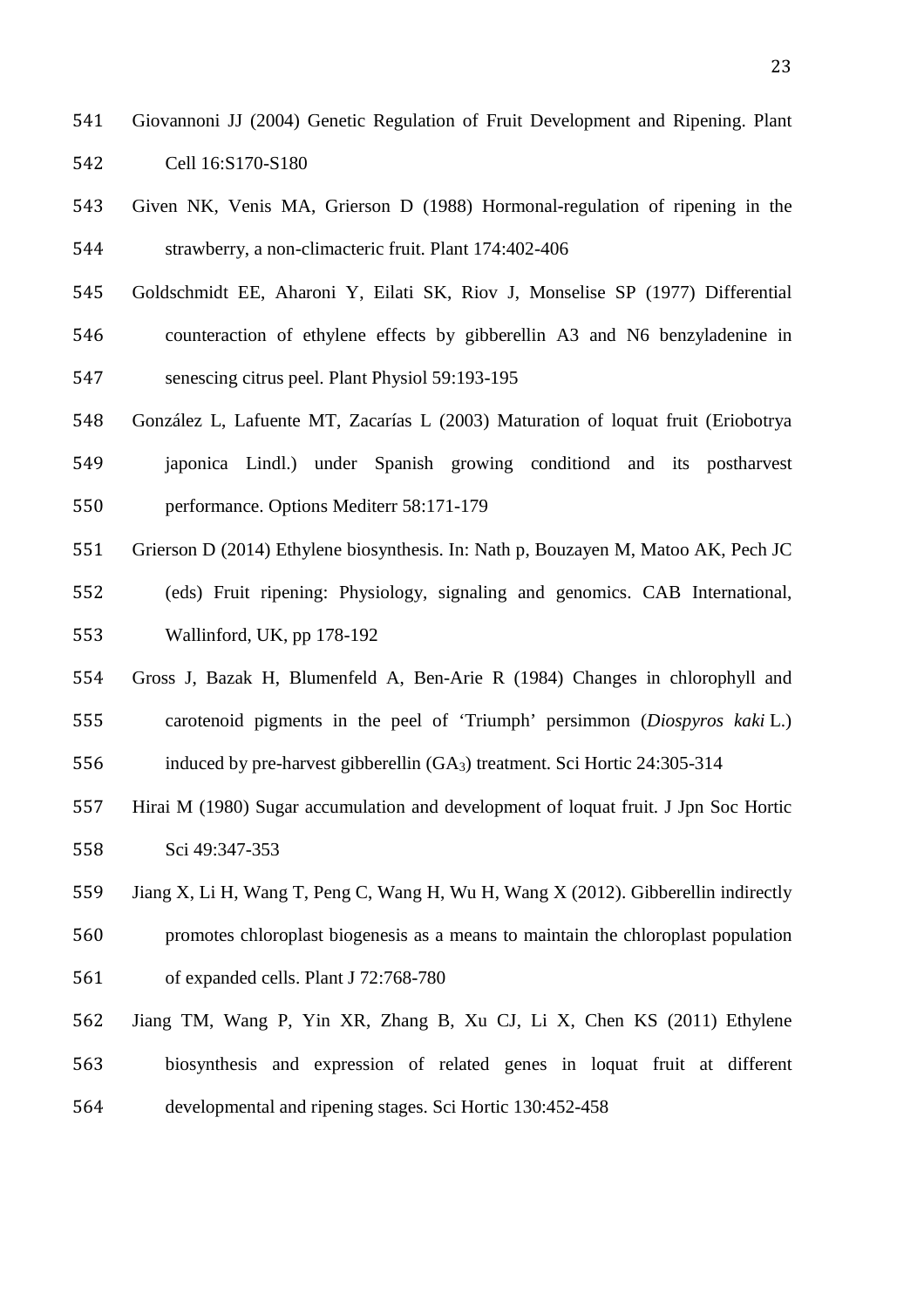- Jones B, Frasse P, Olmos e, Zegzouti H, Li ZG, Latché A, Pech JC, Bouzayen M (2002) Down-regulation of DR12, an auxin-response-factor homolog, in the tomato results in a pleiotropic phenotype including dark green and blotchy ripening fruit. Plant J,
- 32:603-613
- Kader AA (2002) Biology and Technology: An overview. In: AA Kader (ed9 Postharvest technology and horticultural crops. University of California.
- Agriculture and Natural Resources, Publication 3311, pp 39-48
- Khader SESA (1991) Effect of preharvest application of GA3 on postharvest behaviour
- of mango fruits. Sci Hortic 47:317-321
- Kumar R, Khurana A, Sharma AK (2014) Role of plant hormones and their interplay in
- development and ripening of fleshy fruits. J Exp Bot 65:4561-4575
- Kuraoka T, Iwasaki K, Ishii T (1977) Effects of GA3 on puffing and levels of GA3-like substances and ABA in the peel of *Satsuma mandarin* (*Citrus unshiu* Marc.) J Am Soc Hortic Sci 102:651-654
- Lado J, Rodrigo MJ, Zacarías L (2014) Analysis of ethylene biosynthesis and
- perception during postharvest cold storage of Marsh and Star Ruby grapefruits.

Food Sci Technol Int 0: 1082013214553810v1-1082013214553810.

- Lafuente MT, Zacarías L, Martínez-Téllez MA, Sánchez-Ballesta MT, Dupille E (2001)
- Phenylalanine ammonia-lyase as related to ethylene in the development of chilling
- symptoms during cold storage of citrus fruits. J Agric Food Chem 49:6020–6025
- Lelievre JM, Latche A, Jones B, Bouzayen M, Pech JC (1997) Ethylene and fruit
- ripening. Physiol Plant 101:727-739
- Leng P, Yuan B, Guo Y, Chen P (2014) The role of abscisic acid in fruit ripening and responses to abiotic stress. J Exp Bot 65:4577-4588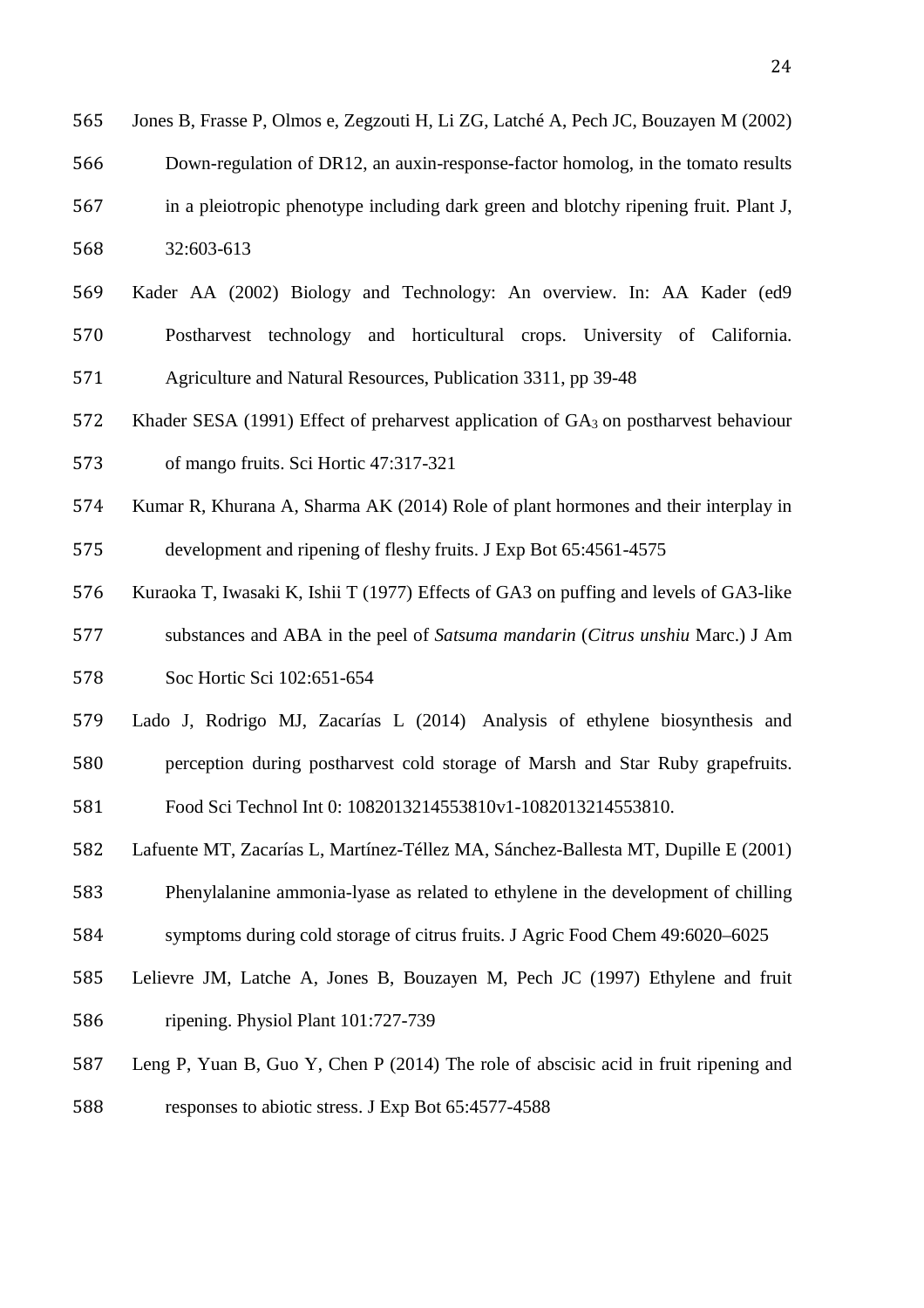| 589 | Looney NE, Granger RL, Chu CL, McArtney SJ, Mander LN, Pharis RP (1992)                   |
|-----|-------------------------------------------------------------------------------------------|
| 590 | Influences of gibberellins $A4$ , $A4+7$ , and $A4$ +iso- $A7$ on apple fruit quality and |
| 591 | tree productivity. I. Effects on fruit russet and tree yield components. J Hortic Sci     |
| 592 | 67:613-618.                                                                               |
|     |                                                                                           |

- Lou H, Chen P, Sheng H, Xu C, Lu H (2012) Effect of kinetin on quality and harvest date of loquat fruit. African J Agric Res 7:1577-1583
- Lurie S, Klein JD (1989) Cyanide metabolism in relation to ethylene production in climacteric and non-climacteric fruits. J Plant Physiol 135:518-521
- Manning K (1993) Soft Fruit. In: Seymour GB, Taylor JE, Tucker GA (eds) Biochemistry of fruit ripening. Chapman & Hall, London, pp 347-378
- Manning K (1994) Changes in gene expression during strawberry fruit ripening and their regulation by auxin. Planta 194:62-68
- Martínez-Calvo J, Badenes ML, Llácer G, Bleiholder H, Hack H, Meier U (1999)
- Phenological growth stages of loquat tree (*Eriobotrya japonica* (Thunb) Lindl.).
- Ann App Biol 134:353–357
- 604 Martínez-Romero D, Valero D, Serrano M, Burló F, Carbonell A, Burgos L, Riquelme
- F (2000) Exogenous polyamines and gibberellic acid effects on peach (*Prunus*
- *persica* L.) storability improvement. J Food Sci 65:288–294
- McAtee P, Karim S, Schaffer R, David K (2013) A dynamic interplay between phytohormones is required for fruit development, maturation, and ripening. Front Plant Sci 4:1-7.
- McMurchie EJ, McGlasson WB, Eaks IL (1972) Treatments of fruit with propylene
- gives information about the biogenesis of ethylene. Nature 237:235-236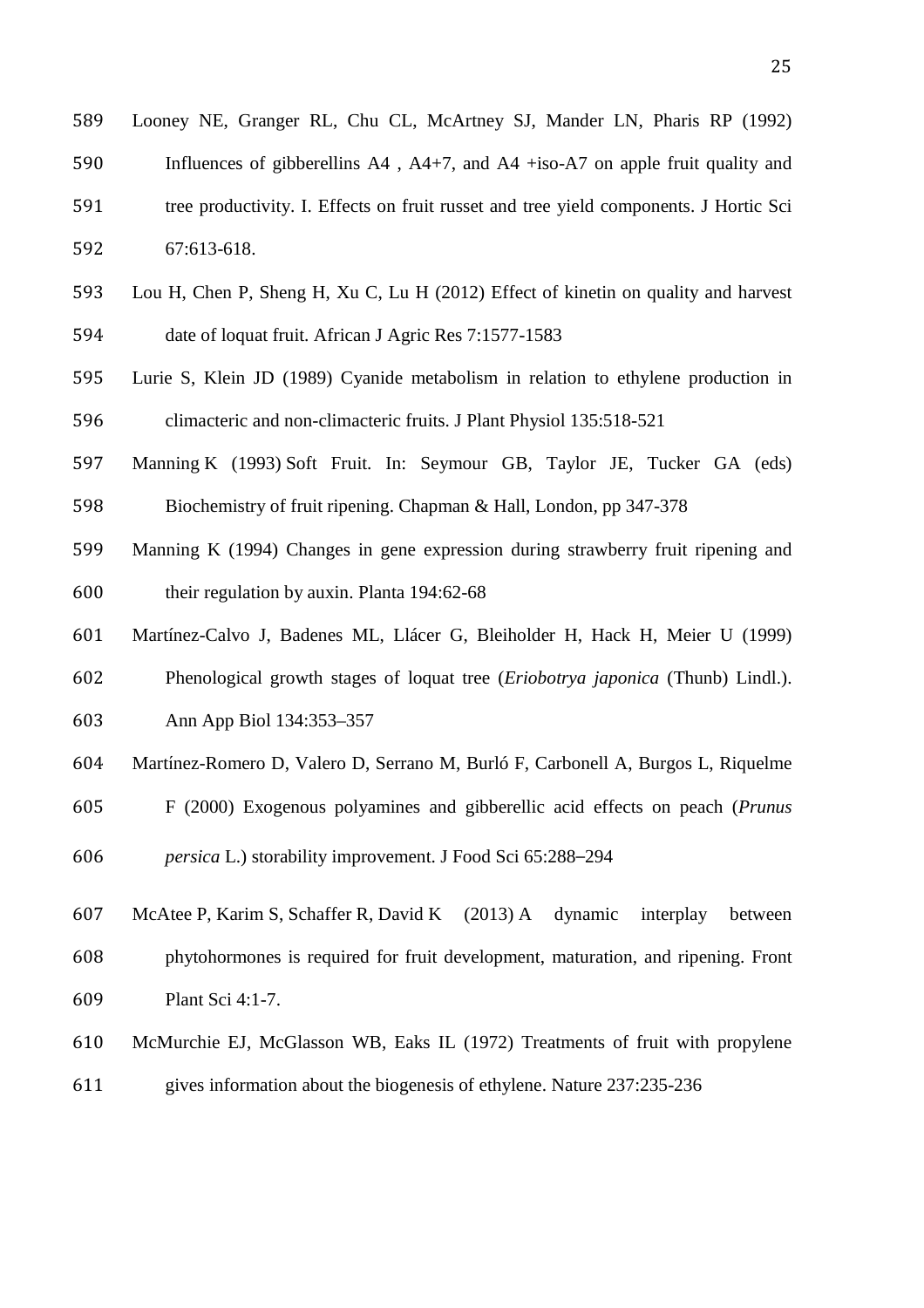Mullins ED, McCollum TG, McDonald RE (2000) Consequences on ethylene metabolism of inactivating the ethylene receptor sites in diseased non-climacteric

fruit. Posharvest Biol Technol 19:155-164

- Pareek S, Benkeblia N, Janick J, Cao S, Yahia EM (2014) Postharvest physiology and
- technology of loquat (*Eriobotrya japonica* Lindl.) fruit. J Sci Food Agric 94:1495-
- 1504
- Paul V, Pandey R, Srivastava GC (2012) The fading distinctions between classical patterns of ripening in climacteric and non-climacteric fruit and the ubiquity of ethylene – An everview. J Food Sci Technol 49:1-21
- Peacock BC (1972) Role of ethylene in the initiation of fruit ripening. Queensl J Agric
- Anim Sci 29:137-145
- Purvis AC, Barmore CR (1981) Involvement of Ethylene in Chlorophyll Degradation in Peel of Citrus Fruits. Plan Physiol 68:856-856
- Rayle DL, Cleland R (1972) The *in-vitro* acid-growth response: Relation to *in-vivo* growth responses and auxin action. Planta 104:282-296
- Reig C, Martínez-Fuentes A, Juan M, Gariglio N, Marti G, Mesejo, Agustí M (2007)
- Técnicas para anticipar la recolección del fruto del níspero japonés (*Eriobotrya*
- *japonica* Lindl.). XI Cong. Nal. SECH, Abstract 4D01.
- Richmond AE, Lang A (1957) Effect of kinetin on protein content and survival of detached Xanthium leaves. Science 125:650-651
- Rodrigo MJ, Alquezar B, Zacarias L (2006) Cloning and characterization of two 9-cis-
- epoxycarotenoid dioxygenase genes, differentially regulated during fruit maturation
- and under stress conditions, from orange (Citrus sinensis L. Osbeck). J Exp Bot

57:633–643.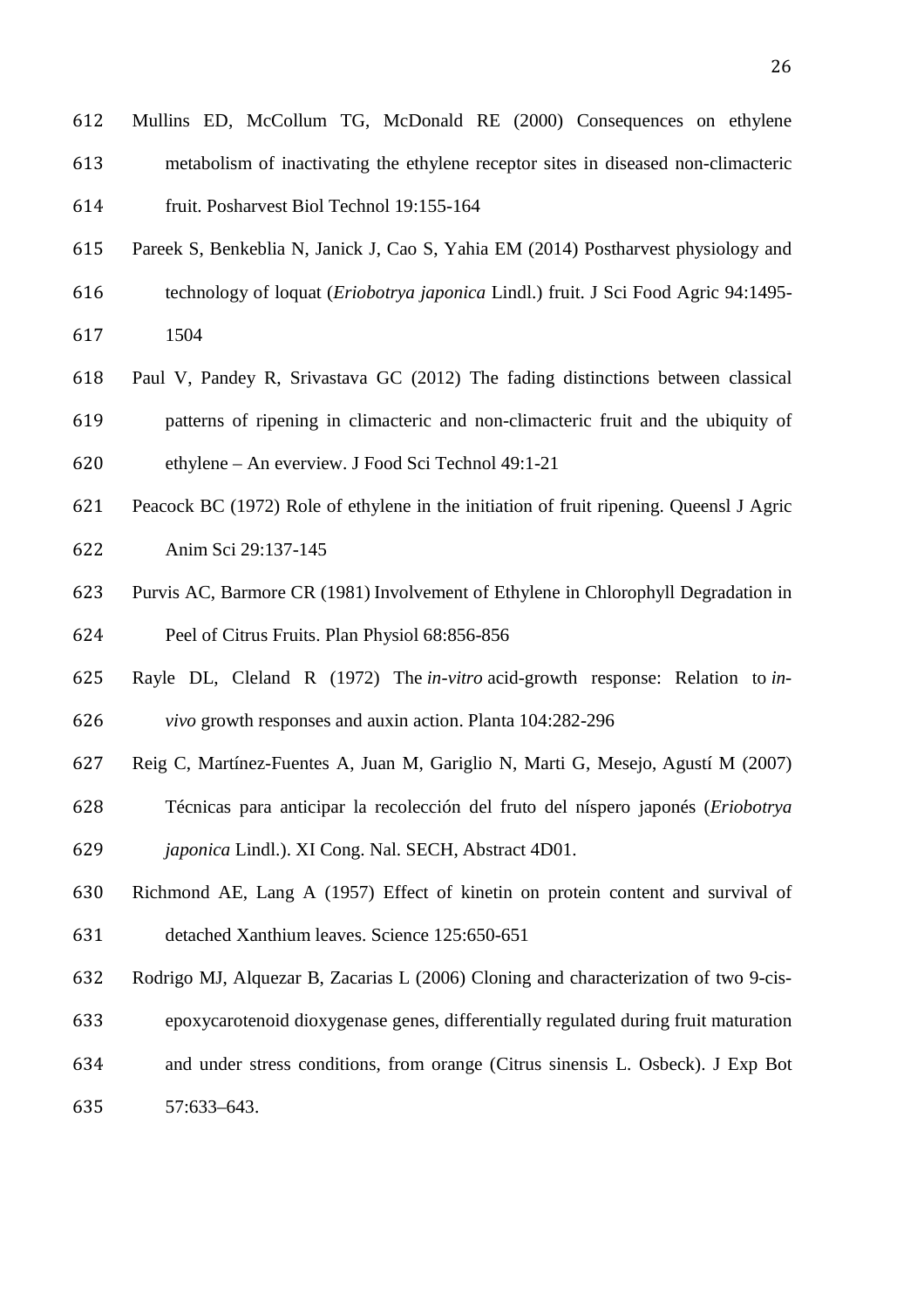- Rodrigo MJ, Marcos JF, Alferez F, Mallent MD, Zacarías L (2003) Characterization of Pinalate, a novel Citrus sinensis mutant with a fruitspecific alteration that results in yellowpigmentation and decreasedABA content. J Exp Bot 54:727–738
- Schaffer RJ, Ireland HS, Ross JJ, Ling TJ, David KM (2013) *SEPALLATA1/2*-
- suppressed mature apples have low ethylene, high auxin and reduced transcription
- of ripening-related genes. AoB PLANTS 5: pls047; doi:10.1093/aobpla/pls047
- Seo M, Jikumaru Y, Kamiya Y (2011) Profiling of Hormones and Related Metabolites in Seed Dormancy and Germination Studies. Methods Mol Biol 773:99-111.
- Singh R, Singh P, Pathak N, Singh VK, Dwivedi UN (2007) Modulation of mango
- ripening by chemicals: physiological and biochemical aspects. Plant Growth Regul 53:137–145
- Sisler EC, Blankenship SM (1993) Diazocyclopentadiene, a light sensitive reagent for the ethylene receptor. Plant Growth Regul 12:125–132
- Sisler EC, Serek M, Dupille E (1996) Comparison of cyclopropene, 1- methylcyclopropene and 3,3-dimethylcyclopropene as ethylene antagonists in plants. Plant Growth Regul 18:169-174
- Southwick SM, Weis KG, Yeager JT (1995) Controlling cropping in 'Loadel' cling peach using gibberellin: effects on flower density, fruit distribution, fruit firmness, fruit thinning, and yield. J Am Soc Hortic Sci 120:1087-1095.
- Trebitsch T, Goldschmidt EE, Riov J (1993) Ethylene induces *de novo* synthesis of chlorophyllase, a chlorophyll degrading enzyme, in *Citrus* fruit peel. Proc Natl Acad Sci 90:9441-9445
- Undurraga P, Olaeta JA (2003) Effect of ethephon (2-chloro ethylphosphonic acid) applied to the trees on fruit ripening in 'Golden Niugget' loquat (*Eriobotrya japonica* Lindl.). Options Mediterr 58: 123-128